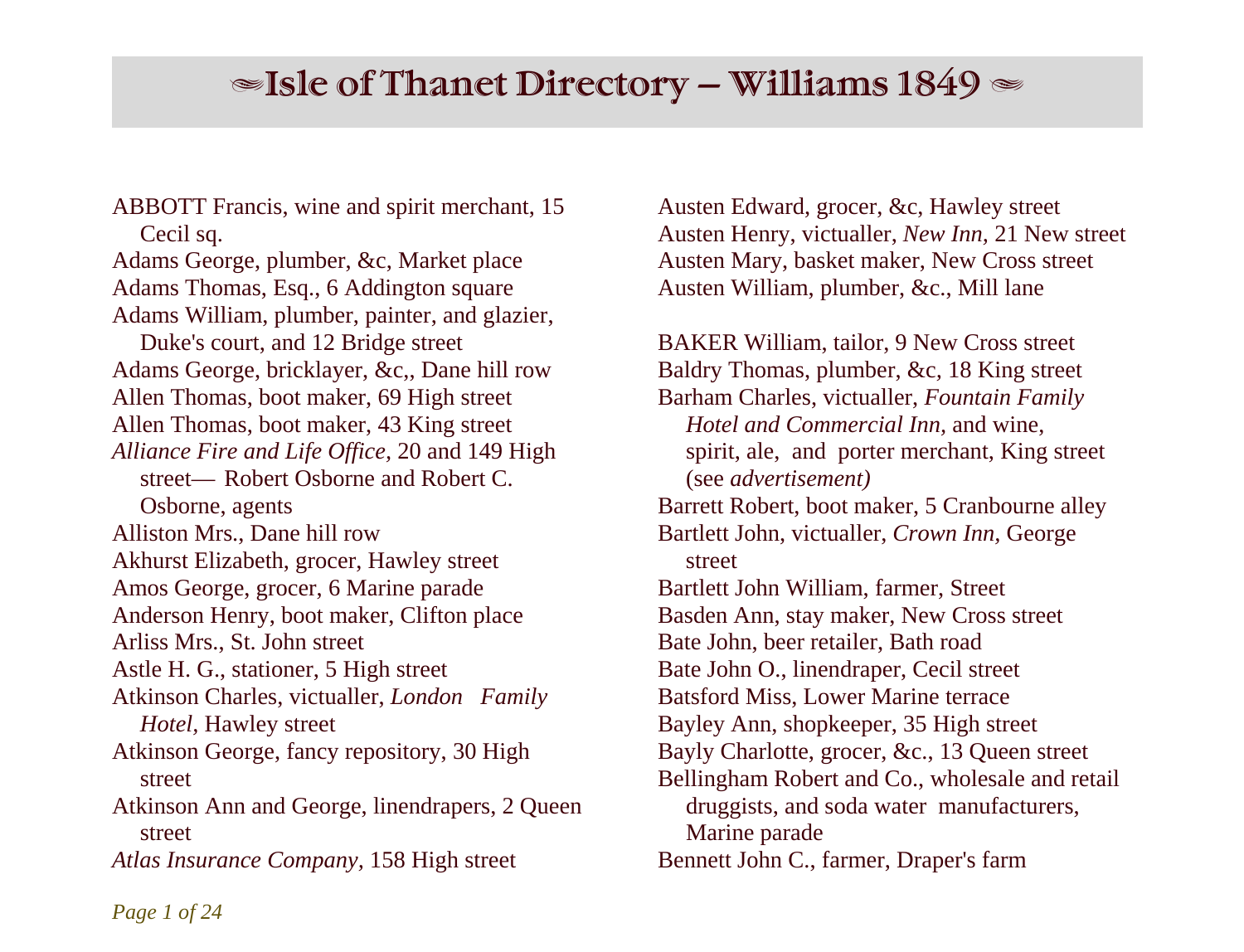Bentley Daniel William and Thomas, furnishing ironmongers, smiths, bell-hangers, and gas fitters, 41 High street Bentley Daniel, cooper, 129 High street Bentley Thomas, sen., grocer and cheesemonger, 127 High street Bentley William, veterinary surgeon, 41 High street Bishop Henry, victualler, *Brewers' Arms,* retail brewer and spirit merchant, 130 High street Bishop Henry Robert, tobacco pipe maker, King street Blakeney John, tailor, 116 High street Bolton Lindon, Esq., Lansame house Boswell Mrs., 3 Lower Grosvenor place Bowling Thomas, *High Bailiff, County Courts,*  Duke street, and 4 Cavendish street, Ramsgate Boyce Frederick, tailor, Hawley street Boys John, Esq., St. James's square Boys John Harvey, solicitor, and *clerk to the Magistrates,* 10 Cecil street Boys Mrs., 38 Hawley square Boys Thomas, beer retailer, 71 High street Bradshaw Mrs., 18 Union crescent Brasier William C. bookseller, stationer, printer, and binder, and *clerk to the Savings' Bank and Stamp-office,* 20 High street Brasier Mrs. and Miss, pastrycooks, *7* High street Brett William, cabinet maker, 63 High street Brice James, greengrocer, King- street

*British Empire and Mutual Insurance Company,*  6 High street—Charles Woodruff, Agent Brooke Charles, Neptune's hall, 3 Duke street Brooke and Martens, solicitors, *and clerks to the Commissioners of Assessed and Property Taxes,* Cecil sq. Brooke Miss, 19 Cecil square Brooke William, Esq., Cecil square Brooke William, solicitor and notary, 12 Cecil square Broome John, tailor, 7 St. John street Broome Mrs., house and sign painter, High street Brown Edward, baker and pastrycook, Bankside Brown Lieutenant Alexander, R.N., St. James's square Browne William, fly proprietor, St. John's place Bugden John, brick maker, Street Bullock Robert, grocer, 105 High street Bundock Martin, carpenter, 110 High street Burt Wm. Patrick, Esq., Prospect place Burton Carr, Esq., Chapel hill lodge Bushell Richard, boot and shoe maker, 152 High street Bushfield Mr., 3 Marine terrace

CADBY John P., chemist and druggist, 8 Queen street

Carlton Mrs. Mary, straw hat maker, 2 Market street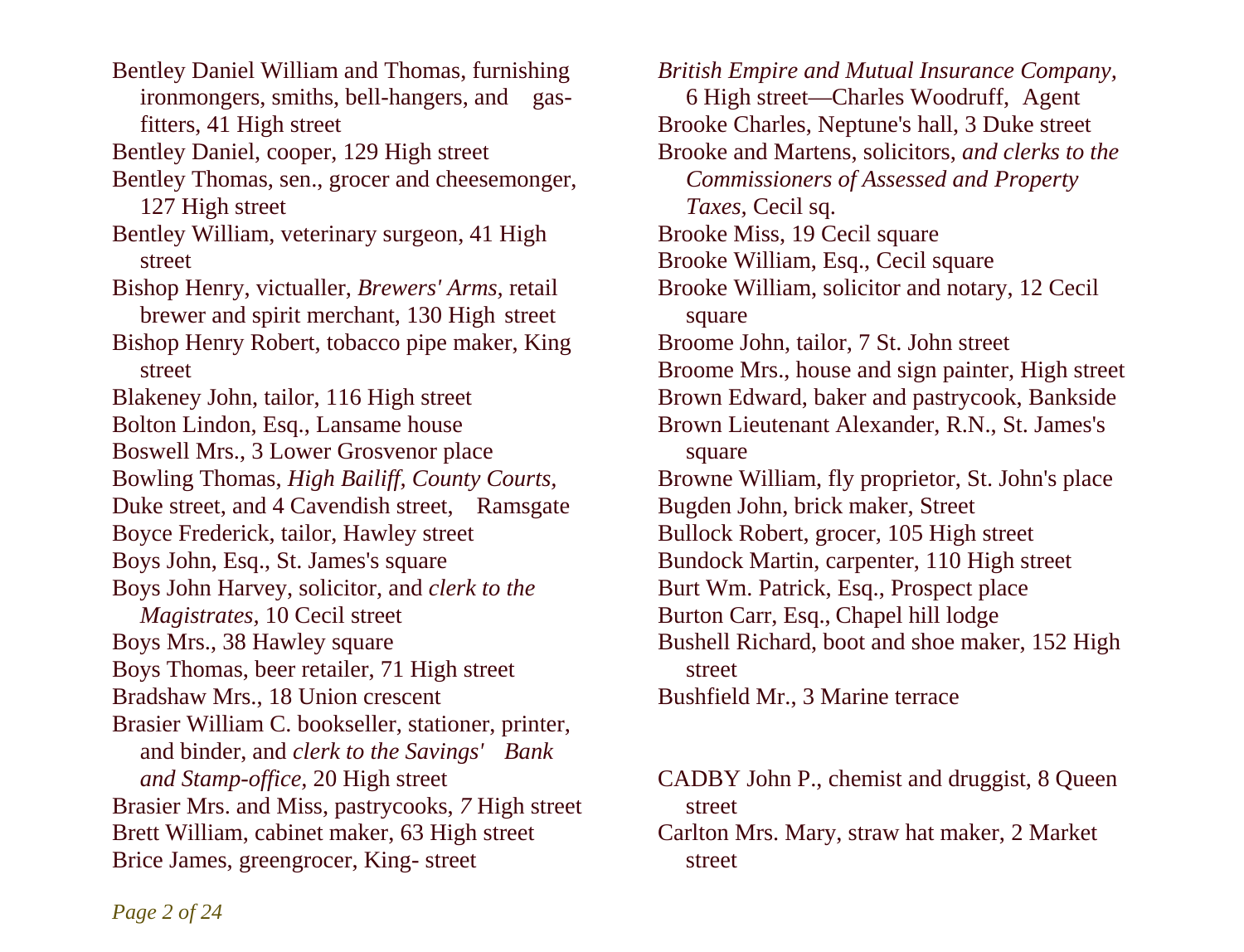Carpenter James, tailor, New Cross street Carroway Jesse, cabinet maker, Cecil street Carthew Mr. John, Prince's crescent Case William, surgeon, Crescent place Castle Mary, victualler, *First and Last,* Vicarage place Castell William, boot and shoe maker, 1 High street Caveler William, architect and surveyor, Addington sq. Cayley Sarah, straw hat maker, Bedford row Chambers Mrs., Swisse cottage Chancellor Miss, lodging house, 9 Lower Marine terrace Chancellor Stephen S., *head clerk at pier,* and lodging house, 3 Lower Marine terrace Chancellor Stephen S., jun., bread and biscuit baker, Bridge street Chancellor Francis, coal merchant, King street Chapman George, coach proprietor, 62 High street Chapman George William, hair dresser, 162 High street Chapman Hart, victualler, *Queen's Head,* Market place Chapman John, boot and shoe maker, 163 High street Chapman Thomas Young, butcher, Broad street Chapman William, livery stables, Lower Marine terrace

Chesterton Mr. Charles John B., Dane hill Chidwick Edward James, plumber and glazier, 128 High street Chittleburgh Mrs., lodging house, Marine parade Claggett John, poulterer, Hawley street Clarke Mrs. Marg., 3 Hawley square Clarke Isaac, lodging house, 28 Lower Marine terrace Clewley Robert, greengrocer, 37 High street Coates Edward, plumber and glazier, Belmont Cobb and Co., bankers, brewers, and maltsters; draw on Barnett, Hoare, and Co., Lombard street Cobb Francis Carr, Esq., Foley house Cobb Francis William, Esq. *(Cobb and Co.),*  banker, King street Cobb John Mitchener, Esq., Upper Grosvenor place Cobb Mr. Thomas Francis, 11 Upper Marine terrace Cobb William, jun., Grosvenor place Cobb William, rope maker, Grosvenor place Cole Mrs. Sarah, Prince's crescent Colley John, *White Hart Family and Commercial Inn*, and livery stables, Marine parade Conconi Louis, watch and clock maker, 10 Bridge street Connor William H,, tailor, 47 High street Cook Miss 5., Prospect place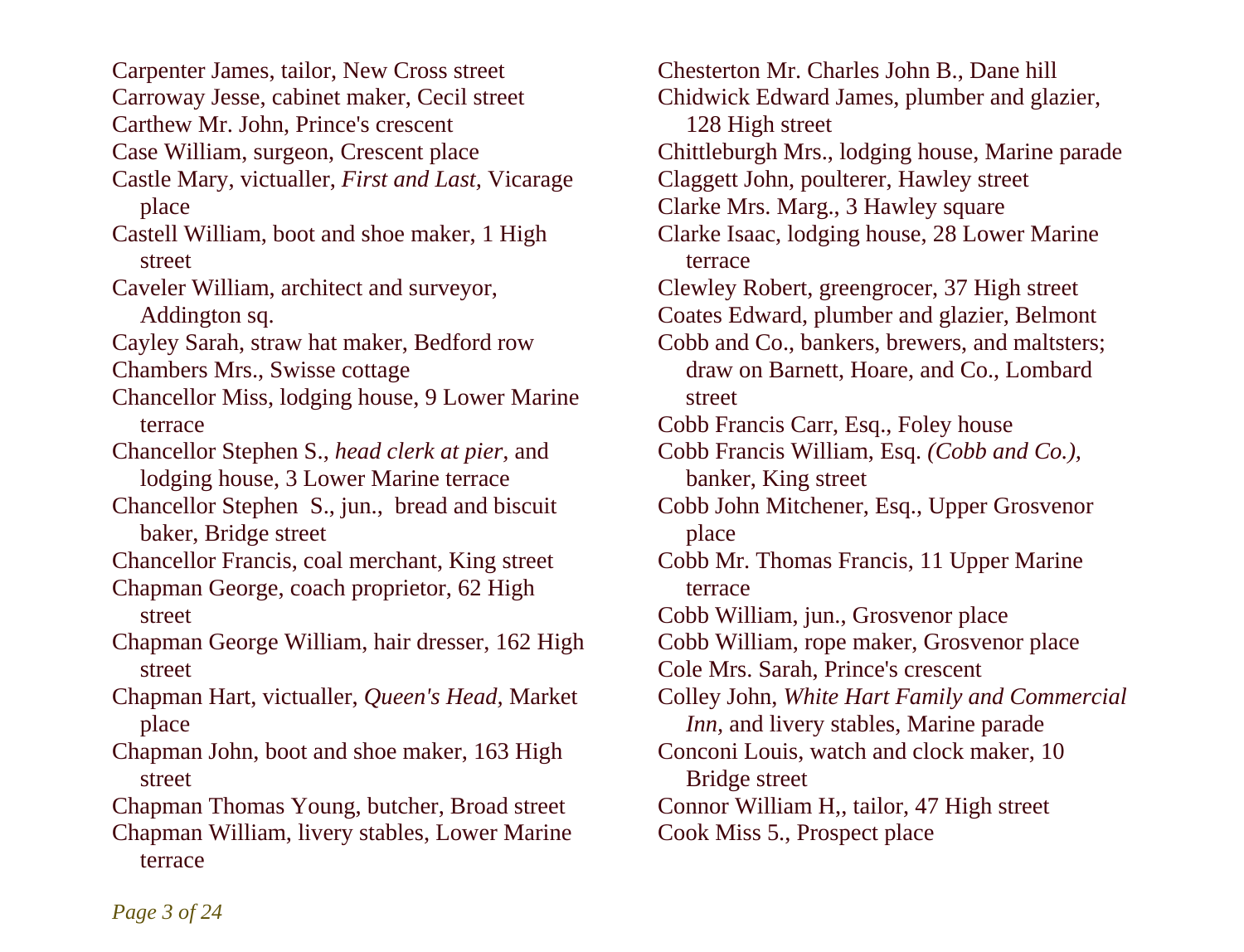Cook Francis (late Beale), *Albion Baths,* 156 High street Cooke Mr. Thomas, Prospect place Cooke Mrs. Elizabeth, market gardener, Rose cottage Cooper John, victualler, *Clifton Arms,* Clifton street Cooper John, plumber and glazier, Garden row Cope John, dairyman, Dane hill row Cork Daniel, boot and shoe maker, 30 High street Cosgrave John, victualler, *Spread Eagle,* Prince's crescent Costigan Rev. Thomas, Catholic priest, Ramsgate road Cotton Henry P., farmer, Dandelion *County Fire and Provident Life Office*— Frederick Gore, agent, Cecil square Court Frances, milliner, Addington street Couzens Mrs. Charlotte, milliner and dress maker, Hawley square Cozens Edward B., builder, Hawley square Cozens John, builder, New street Cramp John, farmer, Garlinge Crampton Robert, boot and shoe maker, 27*½*  High street, and 45 Queen street, Ramsgate Creed Mr. John, Clifton cottage Creed Robert, greengrocer, Bath road Crickett Charles, victualler, *Six Bells,* Six Bells lane

Crickett John, lodging house, 13 Lower Marine terrace Croft Mrs. Mary, greengrocer, Love lane Croft Mr., 12 Hawley square Crofts James, coal merchant, King street Crofts Robert, grocer, 4 Broad street Crofts Miss Sarah, milliner and straw hat maker, 4½ Broad street Crook Mrs., boarding house, 30 Lower Marine terrace *Crown Life Office*—Charles S. Lewis, agent, Church field Cruickshank Mrs. Anna Maria, 30 Hawley square Crump Robert, builder, Addington square Cuthill Jas., M.A., boarding academy, St. John's College Cutten Mr. John, Addington street DALGETY Mr. James, Cecil street Darby William, victualler, *Dog and Duck,*  Westbrook David Francis, tobacconist, High street Davis Henry B., victualler, *Royal Oak,* 61 High street Davis Henry B., *Prince of Wales Bathing Rooms,* 

151 High street Denne Eleanor, boarding academy, Princes street Denne James, bookseller, 2 Queen street Dennison Richard Byam, M.D., Church field Dering Mrs. Mary, 18 Cecil square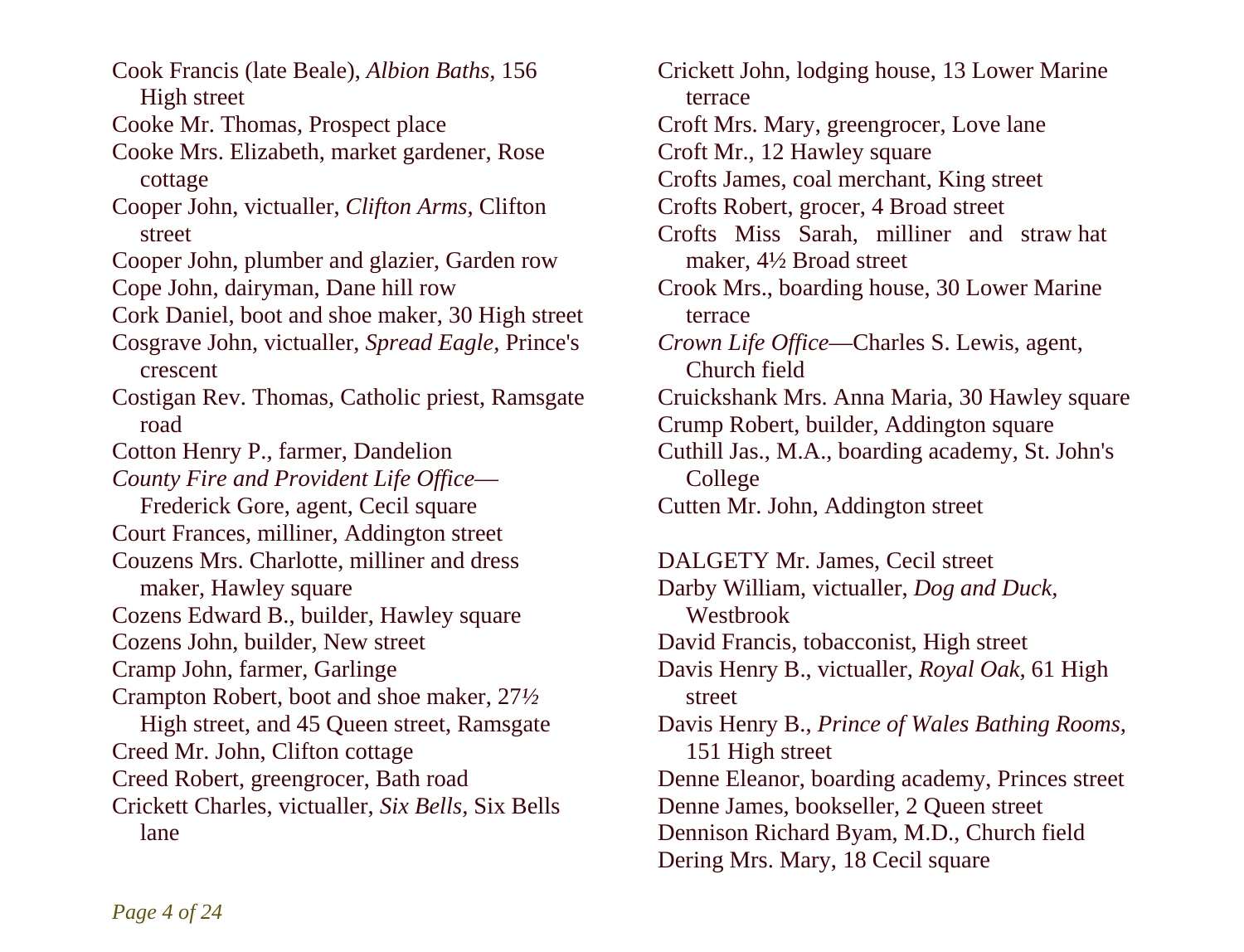Devaynes William Angus, Esq., Updown Deveson Richard, tobacconist, Bankside Dike Thomas, tailor, Love lane Dimes Miss, Buenos Ayres Dixon Miss, Hawley street Dixon Mrs. Martha, 71 High street Dixon Charles Dixon, printer, bookseller, and stationer, 22 High street Dodgson Mrs. Frances, 111 High street Dorson Miss Louisa, Union crescent Doughty Sarah, victualler, *Rodney,* Garlinge Drouet Mr. Peter Bartholomew, Cliff terrace Duckett Harriet, stone mason, St. John street Dunk Robert P., victualler, *Britannia,* Fort Dunkin Charles D., boot and shoe maker, Fort crescent Dunbar James, M.A., boarding academy, Dane hill house Dunn Jane, milliner, Hawley street Dunn Thomas, agent to *Margate and London Steam Packet Company,* 4 Marine parade Dye John, shopkeeper, Bath road EASTLAND George, victualler, *King's Arms Inn,*  Market street Edwards Mr. John, Fort crescent Edwards Mr. Thomas, 8 Lansell's place Enden William, shopkeeper, King street Ellenden John, coach maker, Regent place Epps William, greengrocer, Prospect place

Evans Mrs., lodging house, 11 Bridge street Evans Charles, surgeon, 4 Upper Marine terrace Evenden Samuel S., dispensing chemist, 31 High street

FAGG Frederick, professor of music, 25 High street Fagg John, watchmaker and jeweller, 25 High street Faircloth Joseph, eating house and beer retailer, *7*  Market street Farley Edward, baker, 88 High street Fasham Mrs. Elizabeth, farmer, Northdown Fasham John, blacksmith, Northdown Faulkner Mrs, Ann, Prince's crescent Fellowes Maryann, lodging house, 28 Lower Marine terrace Fells Thomas, cabinet maker, 9 Queen street Field Alfred George, surgeon, *Royal Sea Bathing Infirmary,* Westbrook Finnis Mrs. Mary Ann, Salmstone grange Fisher Mr. John, Wellington place Flint Thomas and John, ironmongers, 3 and 4 Market place (see *advertisement)*  Flint Mrs. Eliza, Crescent place Flint Mr. John, Addington house Flisher Edward, victualler, *Bull's Head Inn,* and livery stables, Market place Foat Robert, lodging house and baths, 36 and 37 Lower Marine terrace

*Page 5 of 24*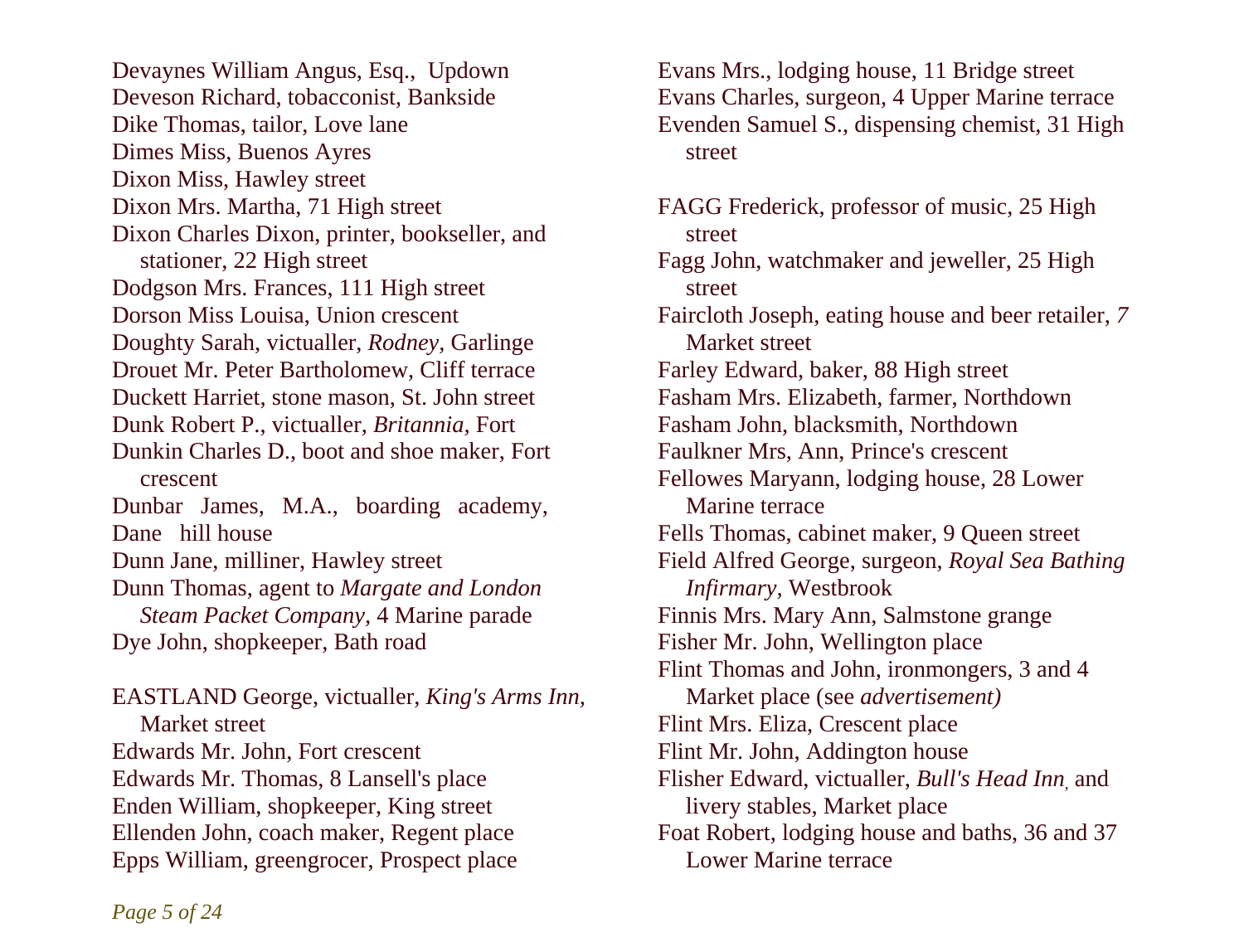Foat Richard, butcher, 56 High street Foat Robert, builder, Lower Marine terrace Foat Robert, plumber and glazier, Crescent place Foat Stephen, fishmonger, 24 High street Forster Mrs. Margaret, Northumberland house Fox George, lodging house, 32 Lower Marine terrace Franklin Mrs. Elizabeth, greengrocer, St. John street Franklin Thomas, baker, Church square Francois Mary, stay maker, Cecil square Freebody John, baker and confectioner, 18 High street Friend Mrs. Ann, East Northdown Fruin Joseph, lodging house, 21 Lower Marine terrace Fuller George Friend, grocer, 13 Bridge street, and 42 Queen street, Ramsgate GABB Miss Mary, fancy repository, 135 High street Gairdner Mrs., Addington square Gaskell George, Esq., St. James's square Gaskell, William, Esq., 41 Hawley square Gaywood George J., linendraper, 23 High street

Gaywood Walter John, cabinet maker, Cecil street

Gibbon, William, Esq., Grove house Gilbert Mr. Richard, 24 Hawley square Giles Mr. William, 11 Cecil square

Gillham Frederick, butcher, High street Gladish James, greengrocer, Pleasant place *Globe Office*—Stephen Wootton, jun., agent, 125 High street Goddard, Mr. Robert, Vicarage place Goddin, Richard, cabinet maker, 49 High street Goodale George, plumber and glazier, 1 Cecil square Goodale George, livery stables, King street Goodale James, plumber and glazier, Charlotte place Goodban Elizabeth, beer retailer, Pleasant place Goodyear Thomas, straw hat manufacturer, 142 High st. Gordon Mrs., Grove place Gordon Edward, gentleman, 45 Hawley square Gore Frederick, postmaster, Cecil square Gore George, beer retailer, King street Gore Thomas, coal meter, Northumberland place Gore Thomas, builder, Northumberland crescent Gore William, boat builder, Fort Mount Gostling James, linendraper, 12 High street Gouger Daniel, miller, Upper Clifton place Grant Mr. John, Prospect place Grant Richard, grocer, Sion place Grant Robert, boot and shoe maker, Pleasant place Grant Thomas, dairyman, Church square Greenland Mrs. lodging house, Market place

*Page 6 of 24*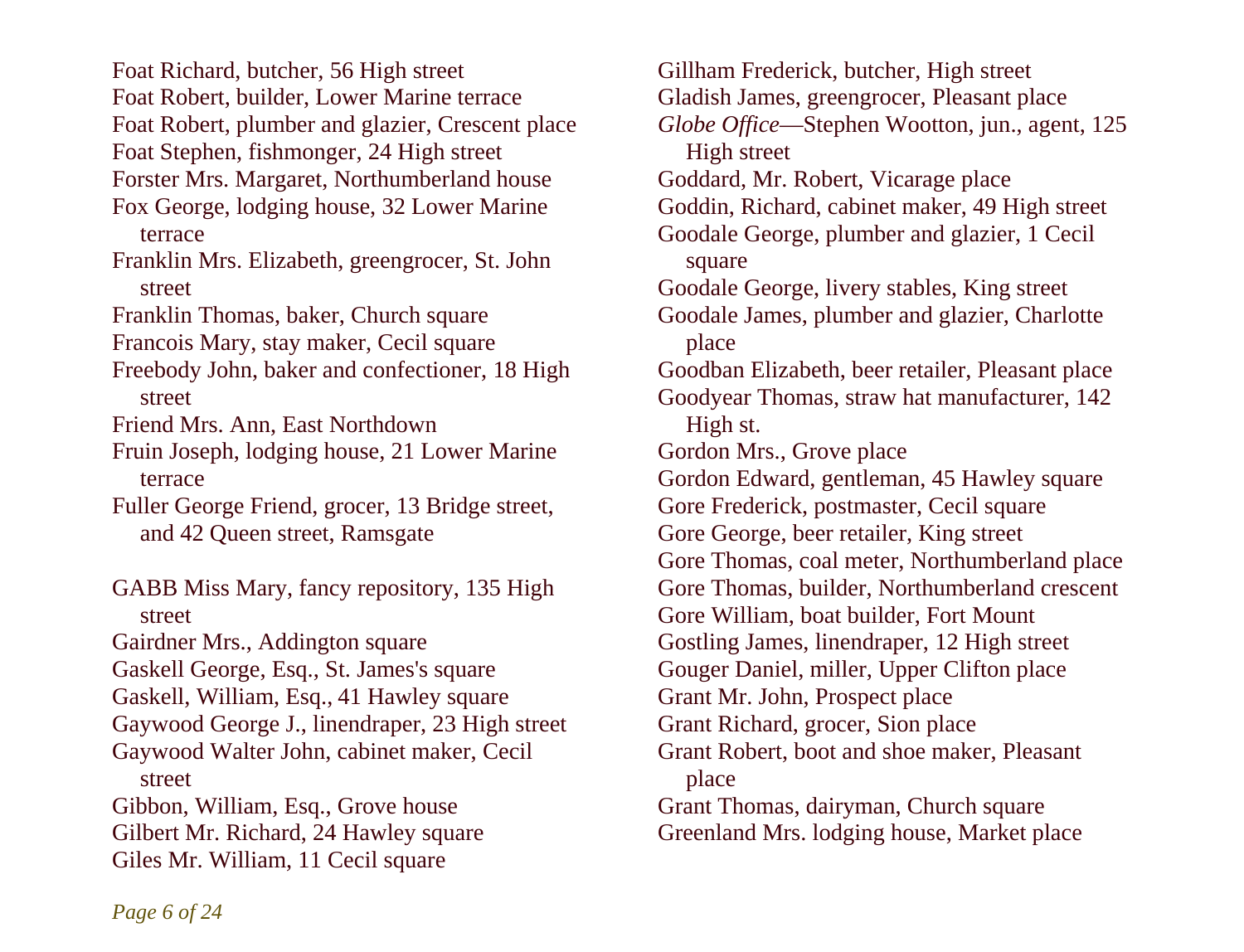Greenland Capt, *Father Thames* steam packet, Market place, Ramsgate *Guardian Life Office*—John Creed, agent, Clifton

cottage

Gurton John, grocer, Crescent place

- HADLOW George, stone mason, Bilton's court, High st.
- Haigh Jane, boarding academy, Upper Marine terrace
- Hall Rev. William John, M.A., Cecil square Hall Mrs. Charlotte place
- Hamilton Mr. James A., banker's clerk, King street
- Hammond George and Co., Lloyd's agents, 15 High St.
- Harlow Richard, market gardener, Garlinge
- Harlow William, dairyman, Bellevue place
- Harnett William, clothier and hatter, 19 High street

Harrison Mrs. Eliza, 2 Bridge terrace

- Harrison Mrs., milliner and dress maker, 21 High street
- Harrison John, hat and cap manufacturer, 21 High street
- Harrison Moses, boot and shoe maker, 145 High street

Hart Susanna, academy, 1 Cecil square

- Harvey Mrs., Union crescent
- Hatfield Charles Taddy, Esq., Hartsdown

Hatfield Miss, 19 Lower Marine terrace Hatfield Mr. Edward, Prospect place Hayes Christopher Daniel, Esq., Chapel hill house Hayton Mr., 23 Hawley square Heap Mrs. Susanna, 7 Upper Grosvenor place Hellman Mr. Anthony, Prince's crescent Henderson Elizabeth, milliner, Cecil square Hermitage Jane, plumber and glazier, Trafalgar place Hewett Edward, cabinet maker, Prospect row Hewett William N., blacksmith, King street Higgins, Mr. Rice Giles, 9 Upper Marine terrace Higham Thomas, Esq., Church field Hills George, baker, Church square Hills, Thomas H., fishmonger, 146 High street Hitchcock Mr. Harry, 49 Hawley square Hobbs Joseph, hatter, Cranbourne alley Hoffman and Son, surgeons, Cecil street Hoffman George Henry, surgeon, Cecil street Hoffman George Henry, jun., surgeon, Union crescent Hollingsworth Misses, boarding academy, Union crescent Holmans William, butcher, 14 Market place Holness David, hairdresser, King street Holness James, boot and shoe maker, 33 High street Holness Stephen, hairdresser, 144 High street

*Page 7 of 24*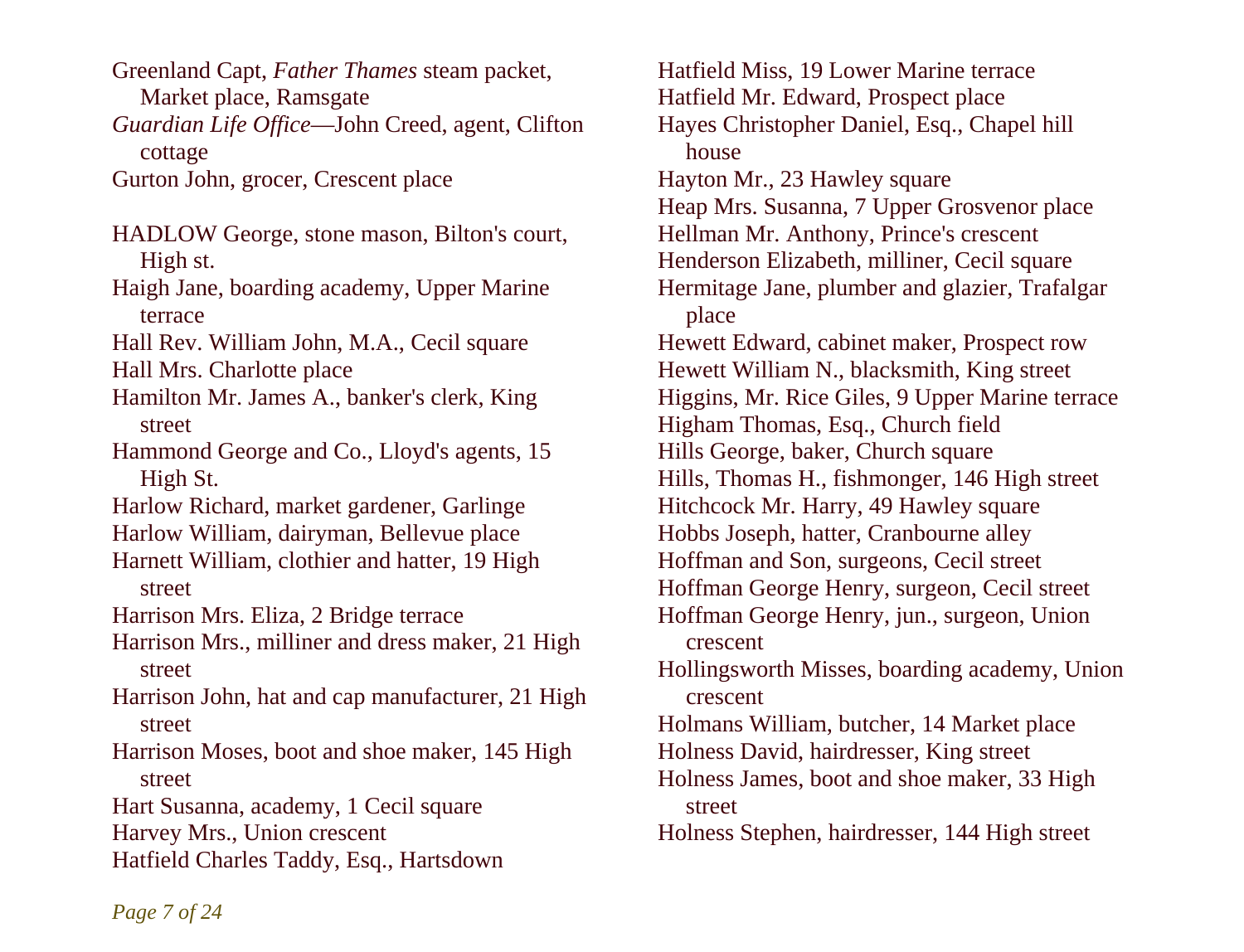Hook David, lodging house, 29 Lower Marine terrace Hopkins Robert, plumber, painter, and glazier, Bankside Hopkins Thomas, dyer, 42 High street Hopton Mr. James, Addington square Horn Mrs. Mary, lodging house, 64½ High street Hoskins Rev. William Edward, vicar, 12 Cecil square Hovil Mr, Richard, Union crescent How Mr. Robert, Clifton cottage Howard Mrs. Nelson, 13 Hawley square Hubbard E., lodging house, 14 Lower Marine terrace Hubbard John, lodging house, *7* Marine parade Hubbard John, auctioneer, appraiser, and undertaker, 11 Broad street Hubbard John, fly proprietor, Paradise street Hubbard Sarah, lodging house, 20 Lower Marine terrace Hubbard Thos. lodging house, 24 Lower Marine terrace Hudson Miss, milliner, Market street Hudson John, academy, Sion place Hudson Joseph H., victualler, *Mulberry Tree Tavern,* Dane Hudson William L., victualler, wine, spirit, ale, and porter merchant, *Pier Hotel, Family and Commercial Inn,* opposite the jetty, Bankside

Hubbard William, sail maker, Paradise street Hughs Richard, grocer, 11 Market place Hughes Robert, shopkeeper, 1 Charlotte place Hughes Thomas, livery stables, Mill lane Hunter George Y., surgeon, Cecil square Hunter Mr. John, Regent place Hunter Thomas, tailor, 1 Duke street Hutchinson Mrs. Matilda, Upper Marine terrace

*IMPERIAL FIRE OFFICE—*Samuel Pointon, agent, Grosvenor place Ingmire Henry, greengrocer, 3 Queen street Ingmire, Henry, confectioner, 3 Queen street *Infant School*—John Healing, master, Dane

JACOBS Edward, Esq., Grosvenor house Jarratt Ann, victualler, *Liverpool Arms,* Charlotte square Jenkins John, brewer, Bridge street Jenkins Richard, builder and auctioneer, 50 Hawley square Johnson Mrs. Catherine, 11 Upper Grosvenor place Johnson Edward, velocipede maker, Sion place Jolly James, Shottendane Jolly Thomas, linendraper and bazaar, 26 and 27 High st. Jordan John, victualler, *York Hotel Tap,* Duke street Jury Henry, fly proprietor, Paradise place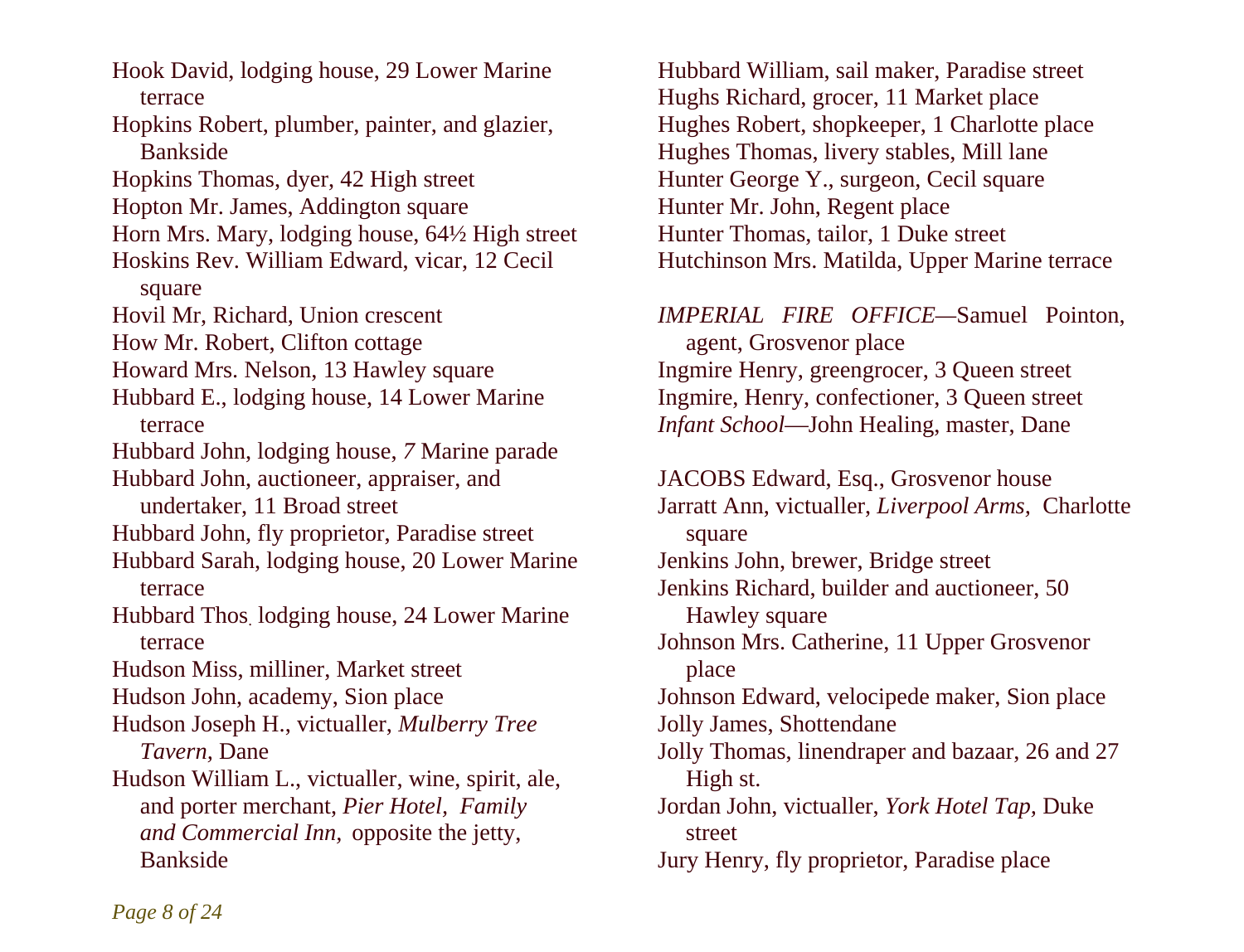Jury James, fly proprietor, Sion place

KEBLE Thomas H., printer, publisher, bookseller, and stationer, 137½ High street Kelsey John, victualler, *Hoy Inn,* Bankside Kelsey John, builder, Bath road Kelsey William, ginger beer maker, 161 High street Kendal Daniel, corn chandler, 12 High street Kennard Isaac D., hat manufacturer, 2 High street *Kent Fire and Life Office—*Benjamin Maw, agent, 134 High street Kentish James, grocer, Bridge street Kerridge Mr. George, Upper Grosvenor place Kettle Mrs. Mary, Prince's crescent Kevis Mrs. Elizabeth, shopkeeper, 104 High street Kevis James, *Railway Hotel and Commercial Tavern,* and wine and spirit merchant, 29 High street Kidman Charles, baker, 5 Queen street Killick Misses, Marine boarding house, *7* Upper Marine terrace Kinch Francis, chemist and druggist, 16 High street King William, furniture broker, 46 High street Knight Misses, milliners, 9 Upper Lansell's place Knight George, victualler, *Tailors' Arms,* 43 High street

Knott James, boot and shoe maker, 107 High street Knott James, boot and shoe maker, 123 High street Knowler John, coal meter, Park place Knowles Henry, cooper, 39 High street LADD Mrs. Elizabeth, lodging house, 11 Broad street Ladd Mary, toy dealer, Hawley street Ladd Miss Mary, Garden row Ladd —, lodging house, 16 Lower Marine terrace Ladd Thomas, victualler, *Cinque Port Arms,*  Lower Marine terrace Lansell Mrs. Elizabeth, La Belle Alliance Lansell Mr. Thomas, Lansell's place Large J., Captain of the *City of Canterbury*  steam-packet, Margate and Herne Bay Lashmar Richard and Son, sail makers, Fort crescent Lavery O., greengrocer, Addington street Lawrence Miss Mary, Union crescent Lawrence Shrubsole, baker and confectioner, 148 High st. Legg Mr. John, 25 Lower Marine terrace Lenham Mr. John, Addington square Lenham Richard and Robert, beer retailers, Love lane Levy Mrs. E., 10 Cecil square Levy William, fancy repository, 26 King street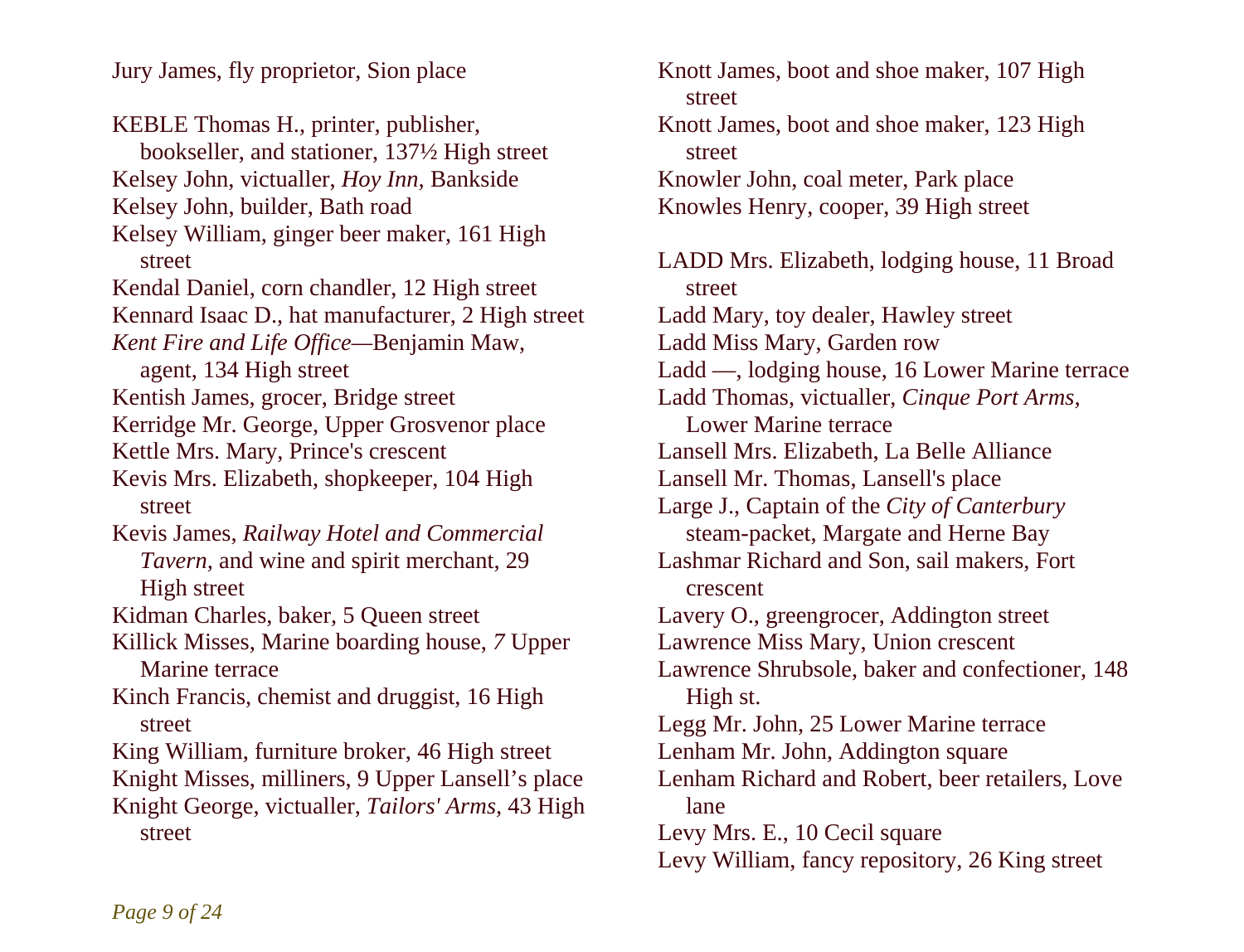Lewis Charles S., boarding academy, Church field Lewis William, baker, Bankside Lewis Samuel, banker's clerk, and agent to the *Sun Fire and Life Office,* Fort crescent Lewis William, baker, 1 Bankside Little Benjamin, academy, Bath road *London Assurance Fire and Life Company*—John Matthew, agent, 16 Market place Long George, hairdresser, Broad street Lord Richard, victualler, *Wheat Sheaf,*  Northdown Love Henry, carrier, 38 High street Lovelocke William Henry, 13 Upper Marine terrace Lowe Charles, Esq., 12 Upper marine terrace Lowe, Ebenezer, boot and shoe maker, Paradise street

M'ADAMS Henry S., victualler, *Duke's Head Hotel* (opposite the pier), Bankside M'Lachlan Mr. John, 6 Upper Grosvenor place Macnally John Thos., victualler, *Victoria Inn,*  Bankside Malins John, grocer, Charlotte place Mannings Richard, grocer, 5 Cecil square Marchant Samuel C. superintendent of police, Upper Grosvenor place Marinack Sophia, boarding academy, Union crescent

Marinack Mr. Peter Giles, Union crescent Marsh Edward, butcher, St. John's place Matthew John, saddle and harness maker, and agent to the *London Assurance Fire and Life Company,* 16 Market place Maw Benjamin, grocer, wine merchant, and agent to the *Kent Fire and Life Office,* 134 High street *Medical Invalid and General Life Assurance*— George Phillpotts, agent, High street Mercer John and William, timber merchant, 64 High street Mercer Samuel, builder and grocer, 57 High street Mertens Herman D., Esq., solicitor, Grove place Mickleburgh James, boarding academy, Thanet house Mihell Alexander, boot and shoe maker, 154 High street Miles Martin, agent to *Steam Packet Company,*  19 Upper Marine terrace Milhouse Misses, boarding house, Cecil square Millhouse Richard, boarding house, Cecil square Mitchell James, greengrocer, Hawley street Millgate Edward, lodging house, 58 High street Mills John, fishmonger, 34 High street Mirams Edward, fly proprietor, Prospect row Mockett Edward, baker, St. John's place Mockett William, boot and shoe maker, Church square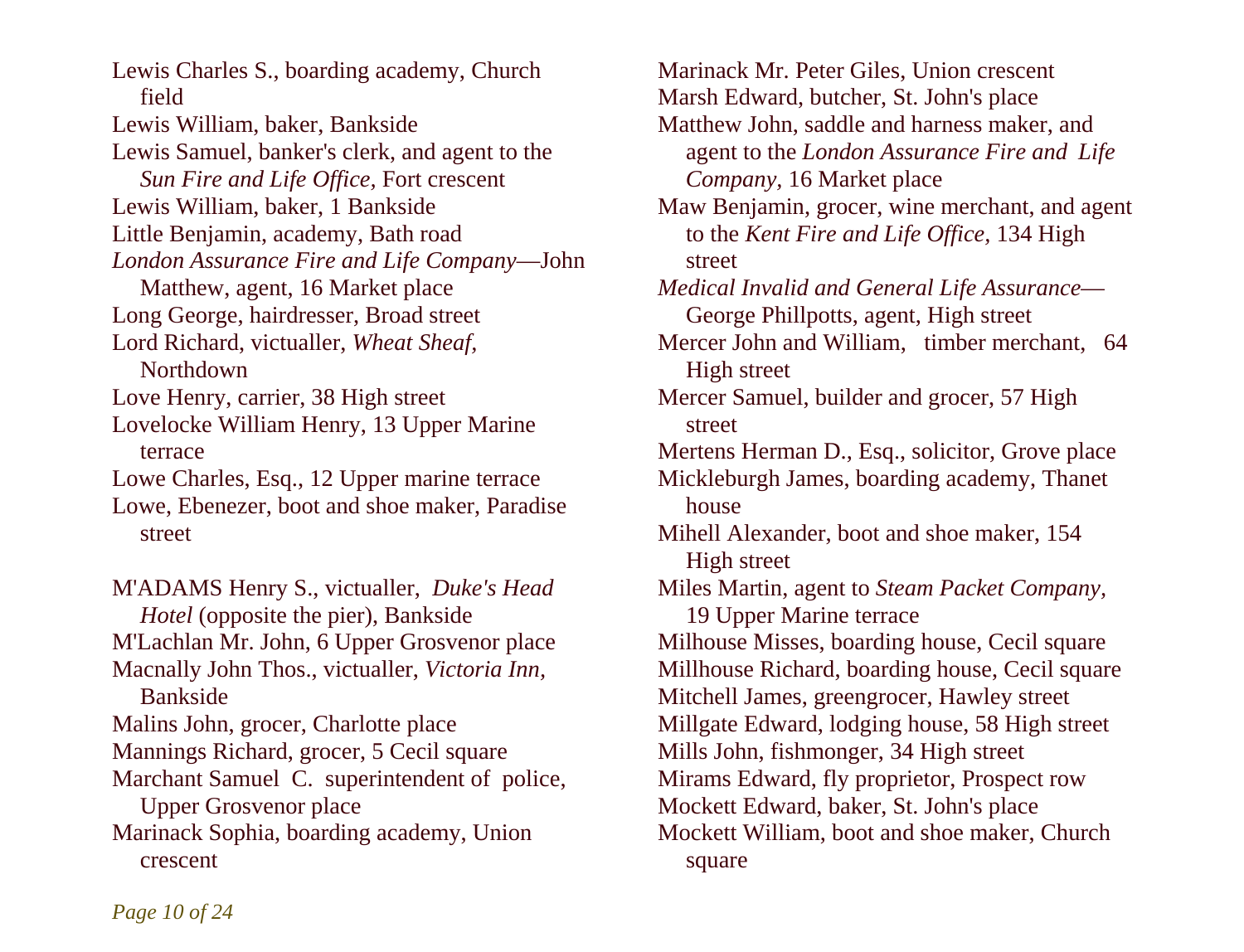Monday John, victualler, *British Tar,* Westbrook Monnet Misses, 43 Hawley square Morgan John, tailor, Falcon place Mottley Mr. Edward, Dane hill row Mummery Francis, boot and shoe maker, New Cross street Mummery Stephen, preserver of birds, &c, Market place Munn Mrs. Cecilia, Northam crescent Munns Mrs. Elizabeth, lodging house, 109 High street Munns John, builder, Garlinge Munns Stephen, boot maker, 2 Duke street Mussared John, builder, Bankside

*NATIONAL SCHOOL—George* Chexfield, master, Mill lane Neame John, surgeon, Cecil square Nevett Mrs. Hannah, Upper Marine terrace Newby Mrs. Harriet, Lower Grosvenor place Newlove Mrs., boarding academy, 52 Hawley square Newlove Joshua, baker, Hawley street Neyle John, gentleman, Vicarage crescent Norwood John, grocer, 54 High street Norwood Thomas, tailor and lodging house, 12 Lower Marine terrace Norwood Thomas, tailor and draper, Market place

*Norwich Union Life Insurance*—Stephen Wootton, agent, High street

OFFEN Mrs. Ann, Prince's crescent Orpin Edward, butcher, 19 Market place Osborn Mrs. Elizabeth, Miss, and Miss Jane, 14 High st. Osborn William, beer retailer, Bath road Osborne Robert C, victualler, *King's Head Commercial Hotel,* and agent to the *Alliance Fire and Life Office,* 149 High street Ovendon Stephen, rope maker, King street PACKER Edward, basket maker, Cranbourne alley Packer Joseph, boot and shoe maker, Hawley street Packer William, basket maker, Bedford row Paine Mr. William, 4 Bridge terrace Pamphlett Stephen, pork butcher, 1 Broad street Paramor James, bricklayer, Sion place Pavey James, lodging house, 4 Marine terrace Pavey James, coal meter, Upper Marine terrace Payne Mrs. Susan, 2 Cecil square Peal John, blacksmith, King street Peall Benjamin, lodging house, 8 Lower Marine terrace Pearce Mr. William, Adelaide cottage Pegden John, farmer, Twenties Pegden Nicholas, farmer, Church street Pegden William, dairyman, Prince's crescent Peete Thomas, butcher, Hawley street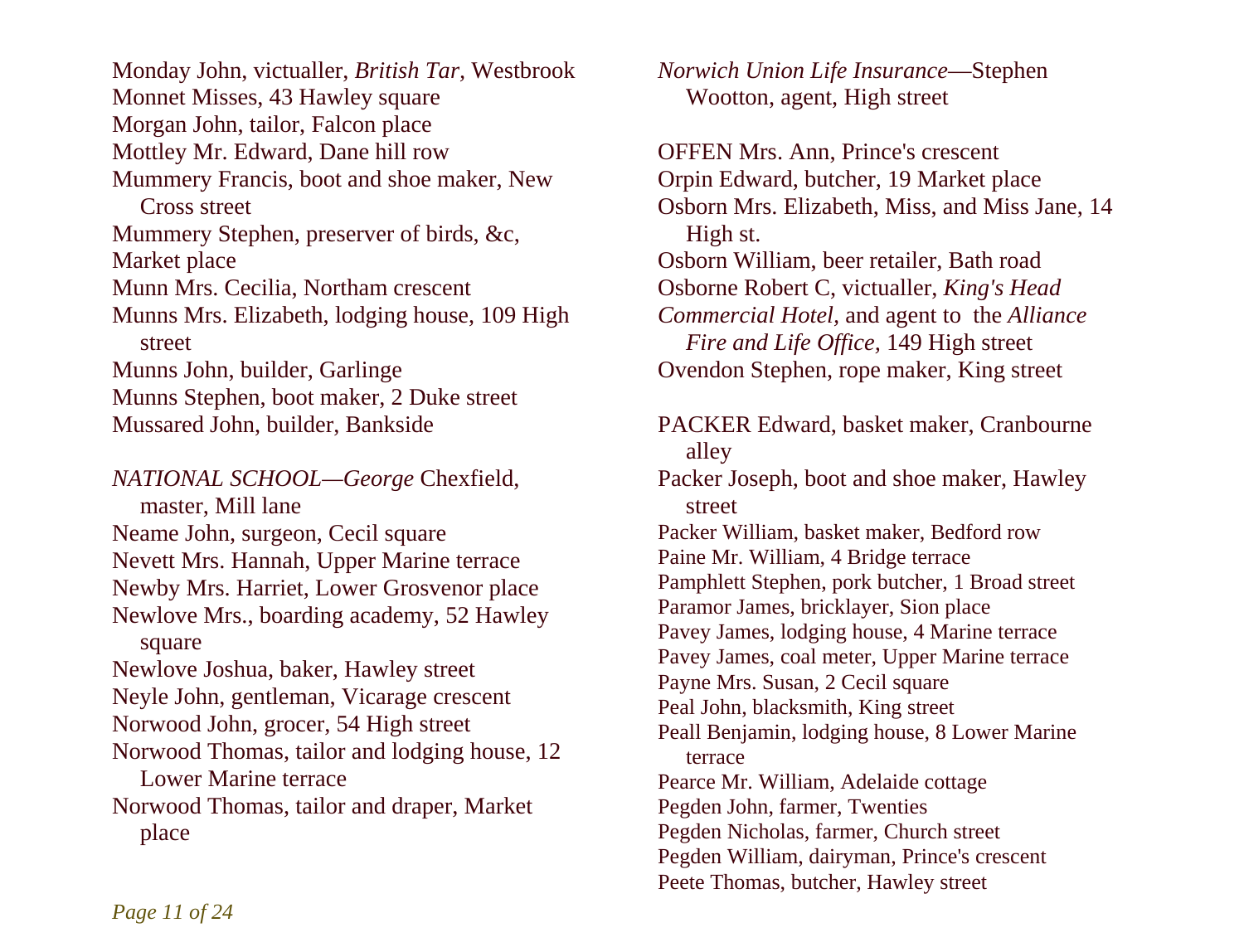Penny Sarah, victualler, *Rose in June,* Belmont Perry Robert and Co., *Sea Bathing Infirmary,* Chateau Bellevue Pettit Henry, James, and Co., grocers, Bridge street Pettley H., stay maker, Vicarage place Philips John, landing waiter and tide surveyor, Hawley square Phillips Emanuel, clothier, Broad street Phillips John J., engraver, Northumberland crescent Phillpotts George, *Wellington Baths* and agent for the *Medical Invalid and General Life Assurance,*  High street Philp Mrs. Jane, Westbrook *Phoenix Fire Office*—Edwin B. Cozens, agent, Hawley square *Phoenix and Pelican Fire Office*—Richard Jenkins, agent, Hawley square Pickering Mrs., 31 Lower Marine terrace Pickering Mr. John, 22 Hawley square Pilcher and Goldsack, builders, King street Pickering William D., tailor, 3 High street Plummer Mrs. Mary, Fort crescent Pollock Lodowick A., solicitor and *deputy clerk of the County Court*, Duke street, and at Ramsgate Pointon Ann, academy, 4 Charlotte place Pointon Mr. Samuel, Grosvenor place Pond William, boot and shoe maker, Fort point Poole Daniel, hairdresser, 117 High street *Police Station—*Stephen C*.* Marchant, inspector, Market place Porter Mrs. Alice, Garden row Poussett John Tidd, Esq., 13 Cecil square

Powell Robert, victualler, *King's Head Tap,* 149 High street Prebble Charles, watch and clock maker and jeweller, 159½ High street Prebble James, *Victoria Baths,* dentist and engraver, 159 High street Preston Mrs., 37 Hawley square Price David, surgeon, Northumberland place Price and Evans, surgeons, Marine terrace Pringle Mrs. E., Upper Grosvenor place Prosser Rev. Samuel, M.A., Cecil street Pyle Henry William, builder, Garden row

QUESTED Miss Mary, toy dealer, 45 High street Quested Charles, chemist and druggist, Market place

RADFORD John, pawnbroker, 141 High street Ralfe Mrs. Mary, greengrocer, King street Ralph Edward, butcher, 1 Market street Ralph John G., blacksmith, New street Ralph James, baker, Garlinge Rammell Edward, farmer, Street green Rammell Thomas, farmer, Vincent Rapson Edward, linendraper, 137 High street Rayner James, baker, Addington street Read Edward, *Clifton Warm, Cold, and Shower Baths, Reading Rooms, and Subterranean Works,* Fort crescent (see *advertisement)*  Read Mr. William, Sion place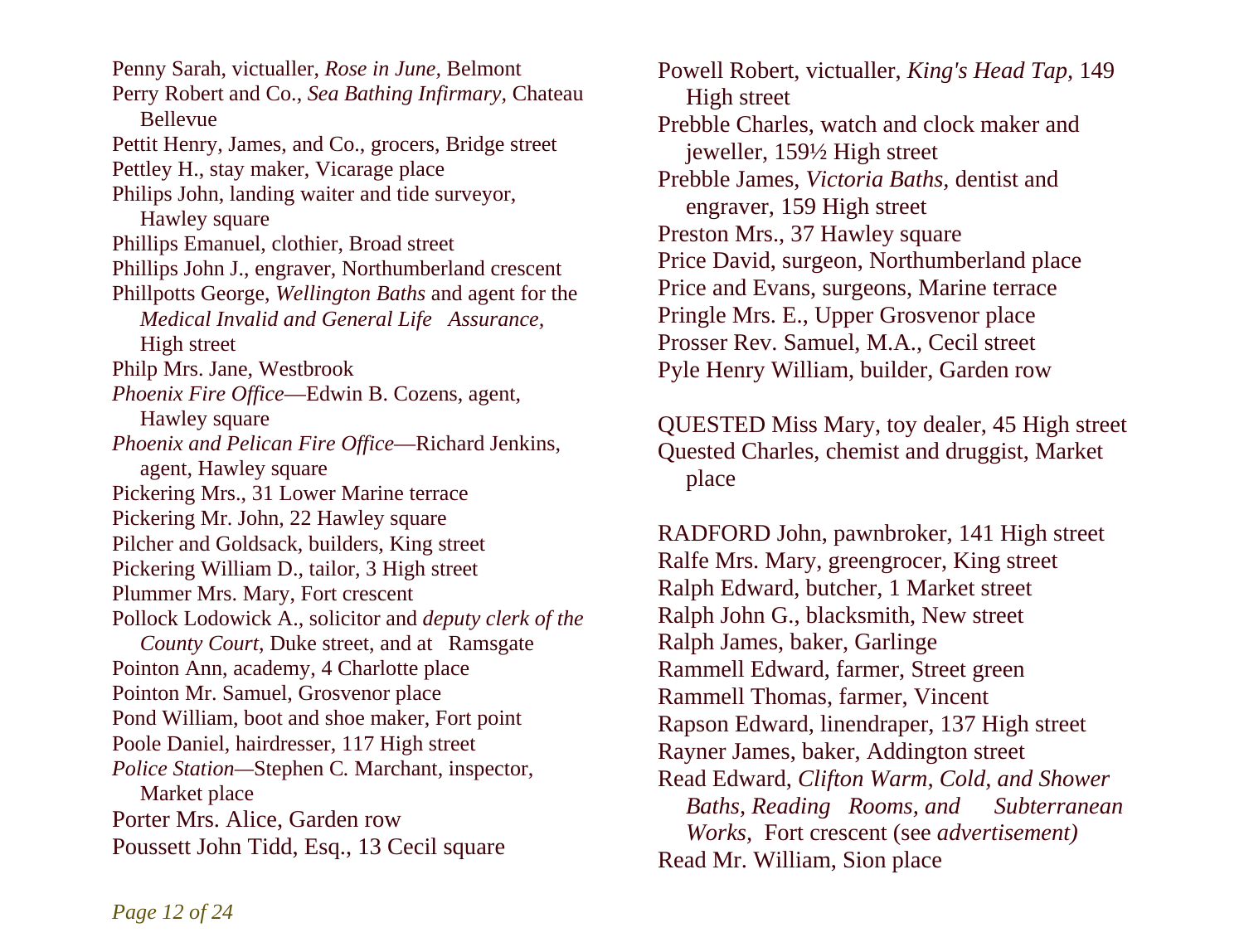Reed James, greengrocer, Hawley street Reeve Thomas, potato dealer, New street Richards John, china and glass dealer, King street Richardson Mrs., Church square Righton James B., farmer, Fleet Robins Mary, lodging house, 7 Lower Marine terrace Robinson Mr. William, Cliff terrace Robinson Wm,, lodging house, 15 Lower Marine terrace Robinson William, grocer, and china and glass dealer, 147 High street Robertson Mrs., victualler, *Crown and Anchor,*  Sion place Rolfe Mrs. Susan, milliner, 40 High street Rolfe George, victualler, *George and Dragon,*  Charlotte pl. Rolfe James, baker, 30 Sion place Rolfe Richard, victualler, *Saracen's Head,* 55 High street Rooff Frederick William, *London Coffeehouse, 2*  Broad st. Rooff William, blacksmith, New Cross street Roffway James, cabinet maker, Charlotte place Rous —, victualler, *Walmer Castle,* Church field Rouse Mr. Edward, lodging house, 11 Lower Marine terrace Row John, victualler, *Prospect Inn,* Sion place Rowe Miss, St. James's square

Rowe Mrs. B., boot and shoe maker, 4 High street Rowe Christopher Pashley, dining and coffee rooms, 6 Duke street Rowe Alfred Abraham, boot and shoe maker, 138 High st. Rowe Christopher, eating house, Duke street Rowe George, coal merchant, 49 High street Rowe Henry T., *Commercial Board and Lodging House,*3 Market street Rowe Mr. Thomas Smith, Prince's street

SACKETT Miss Mary, 27 Hawley square Sackett Edward, ironmonger, 139 High street Sackett Henry, farmer, West Northdown Sackett Richard H., baker, King street Saunders Thomas, baker, 1 Paradise place Sawyer William, baker, Sion place Sayer Abraham, poulterer, Market place Sayer Mrs. Harriet, victualler, *Star Inn,* High street Sayre Edward, saddle and harness maker, 115 High st. Scott Thomas, grocer, Bridge street Scullard Mrs., lodging house, 2 Lower Marine terrace Searle Emma, milliner, Prospect row Sellers Mrs. Mary Ann, milliner and straw hat maker, 28 High street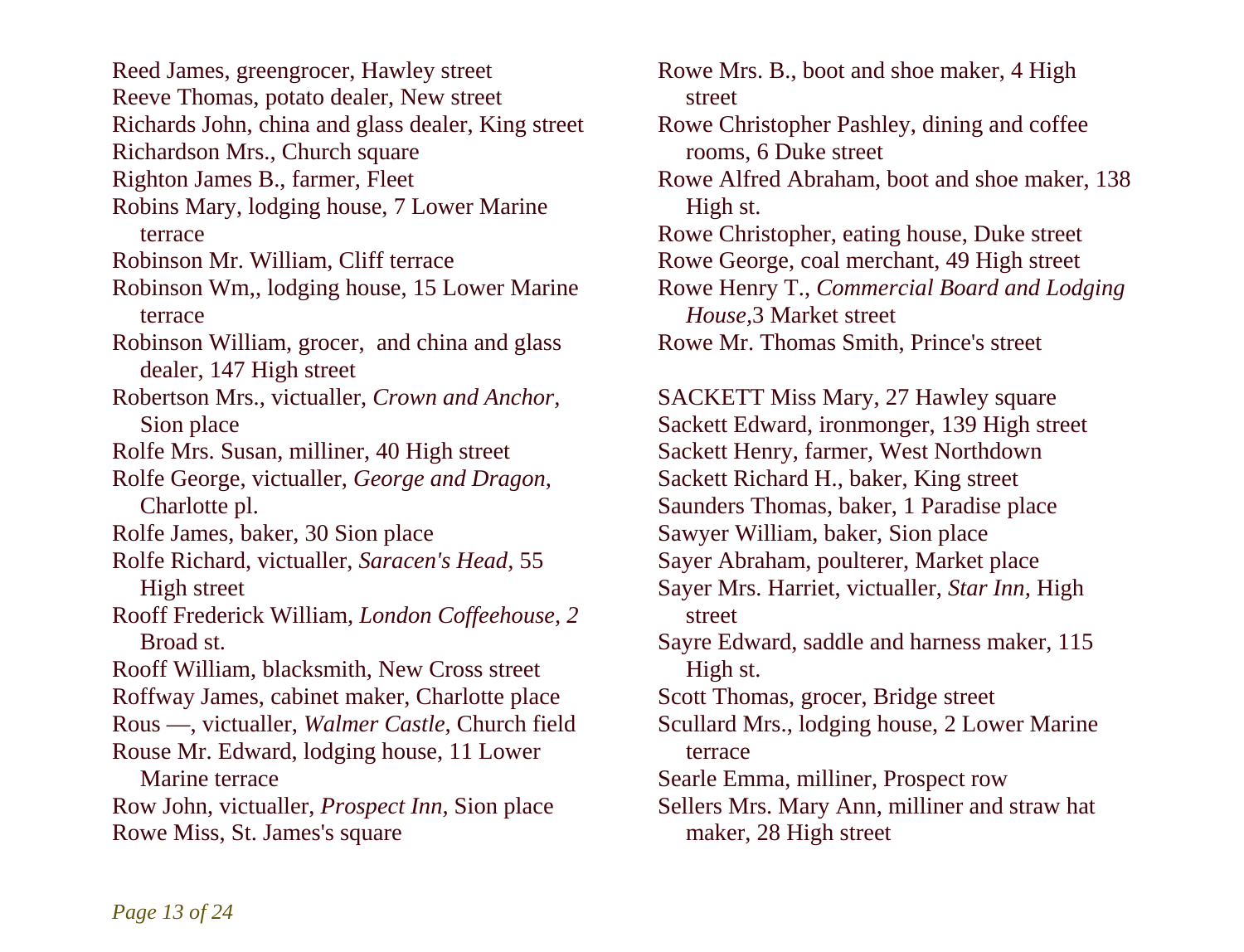Sharp Mrs. Mary, lodging house, 2 Marine terrace Sharpe Thomas, baker, Bath road Shelvey John, baker, 1 Churchfield place Shepherd Mr. John, Clifton street Sherwell Rev. Robert, *Wesleyan Minister,* Union crescent Sherwood Mrs. Elizabeth, lodging house, 21 Hawley sq. Shouldom Mrs., lodging house, 38 Lower Marine terrace Simmons John N., plumber and glazier, 116 High street Simmons John V., riding master and fly proprietor, Mill lane Sinclair Mrs. Sarah, Upper Grosvenor place Sinnock John, builder, New Cross street Sisley James, builder, Charlotte place Skelton John, draper and silk mercer, and agent to the *Star Fire and Life Insurance,* 140 High street Slater Elizabeth, boarding academy, 48 Hawley square Slater Mrs. Susanna, ladies' school, 35 Hawley square Slater John, Esq., 17 Cecil square Slodden Mr. William, 5 Church field Smith Ann, milliner, Sion place Smith Rev. Sidney, M.A., 34 Hawley square

Smith Mrs., lodging house, 17 Lower Marine terrace Smithett Richard M., farmer, Hengrove Snow William, plumber and glazier, Northumberland crescent Solly Henry, hairdresser and perfumer, 7½ High street Solly George Wass, lodging house, Fort crescent Solly Mrs. Elizabeth, Fort crescent Solly Isaac, lodging house, 8 Marine parade Solly William, blacksmith, Mill lane Somes William, watch and clock maker, Cranbourne alley Soper John, builder, Newby's place, Market street Soper John, builder, 3 Andrew's place Soper Mr. William, East crescent Spooner William C, boarding academy, Dane house Spratt Henry, baker, 4 Duke street Spratt Mr. Joseph, 41 High street Sprigg Rev. James, *Baptist minister,* Bedford row Staner George, lodging house, 35 Lower Marine terrace Staner George, jun., baker, 118 High street Staner Joseph, auctioneer and appraiser, and agent to the *Norwich Union Fire and Life Office,* 121 High st. Stanley William, boarding academy, Bath bouse, Sion pl.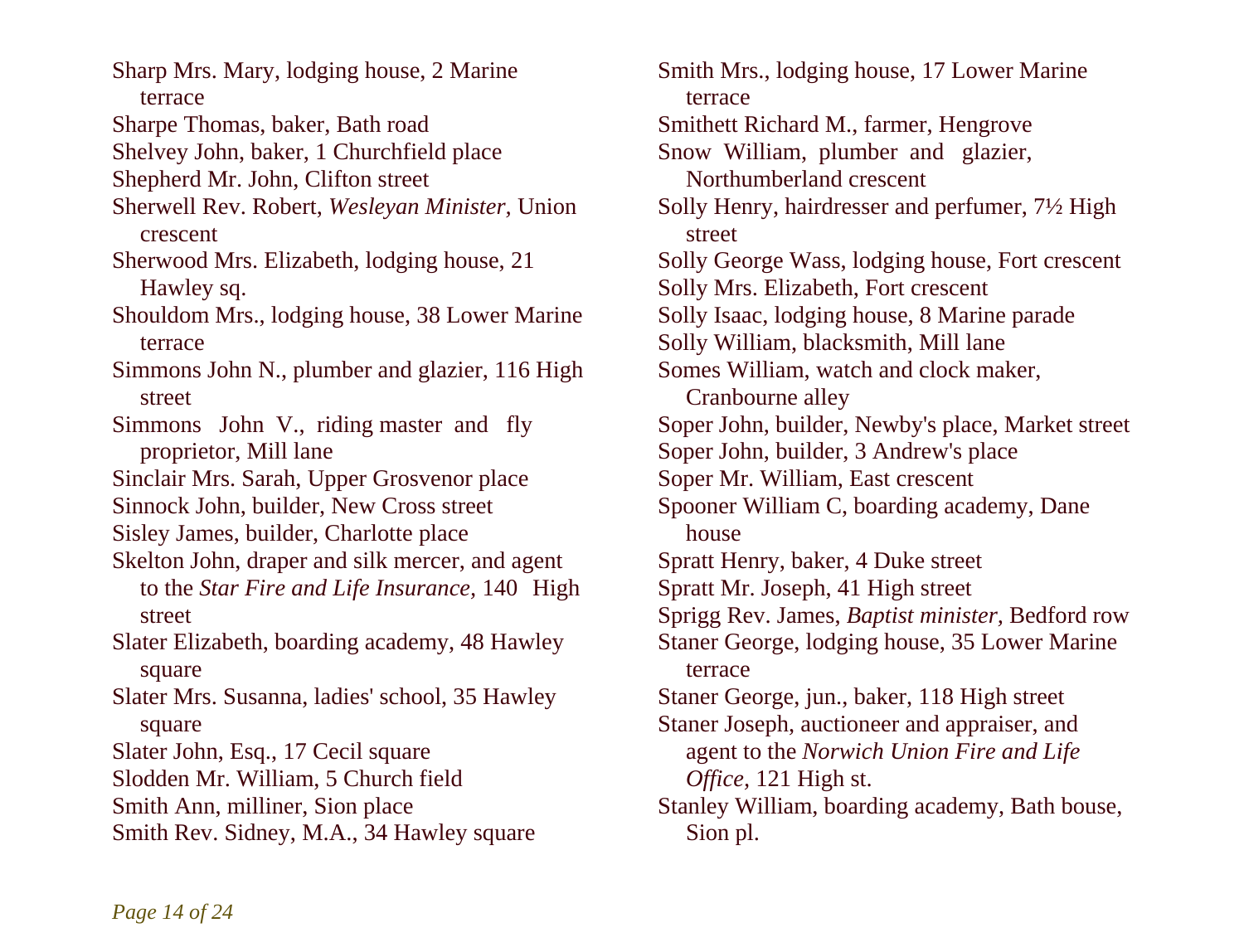Stannard William, carpenter and lodging house, 3 and 4 Bankside Starkie, Mr. James, Flint cottage Steadall James, tailor, Broad street Stedale James, tailor, Broad street Sterland Mr., Prospect row Stodart James, shell and fancy repository, 143 High street Stickles John, baker, St. John's place Stokes George, veterinary surgeon, Church street Stokes John, dyer, 50 High street Stokes John, farmer, Updown Stokes John, fly proprietor, St. John's place Stott Lieut.-Col. George, Lausanne house Stribley Thomas, sub-collector and landing surveyor, Pier Stride John Henry, brewer, King street Stranack John, grocer. Paradise street Stratford John, market gardener, Chapel hill Stratford John, victualler, *Crown and Sceptre,*  Chapel hill Stroud Henry, market gardener, Swiss cottage Stroud John, market gardener, Regent place Stuart Mrs. Mary, Vicarage crescent Sturges George, victualler, *Elephant Hotel,* High street *Sun Fire and Life Insurance*—Samuel Lewis, agent, King street Surflen Mr. Edward, Dane hill row

Sutton Mrs., lodging house, 26 Lower Marine terrace Swinford John, farmer, Nash court Symonds John, banker's clerk, Addington street TADHUNTER Mrs., lodging house, 34 and 5 Lower Marine terrace Tappleden Richard, boot and shoe maker, Covell's row Tatham Mr. George, Addington square Taylor Mrs. Elizabeth, fishmonger, 4 Market street Taylor Charles, builder, St. John street Taylor James, grocer, Prospect row Taylor John, tobacconist, 160 High street Terry John, greengrocer, Falcon place Thomas Mrs., lodging house, 14 Upper Marine terrace Thomas Miss Martha, 17 Lower Marine terrace Thornton William Henry, surgeon, 2 Bridge street Thirton Samuel B., beer retailer, Mill lane Tibbetts Mrs. Ann, Prospect row Tidswell Misses, 12 Upper Marine terrace Tomlin Robert, Esq., East Northdown Towne Mr. Josiah, Belgrave cottage Town Thomas, farmer, West Northdown Townsend Samuel Smith, Esq., solicitor, St. James's square Tritton Mary Ann, staymaker, Wellington place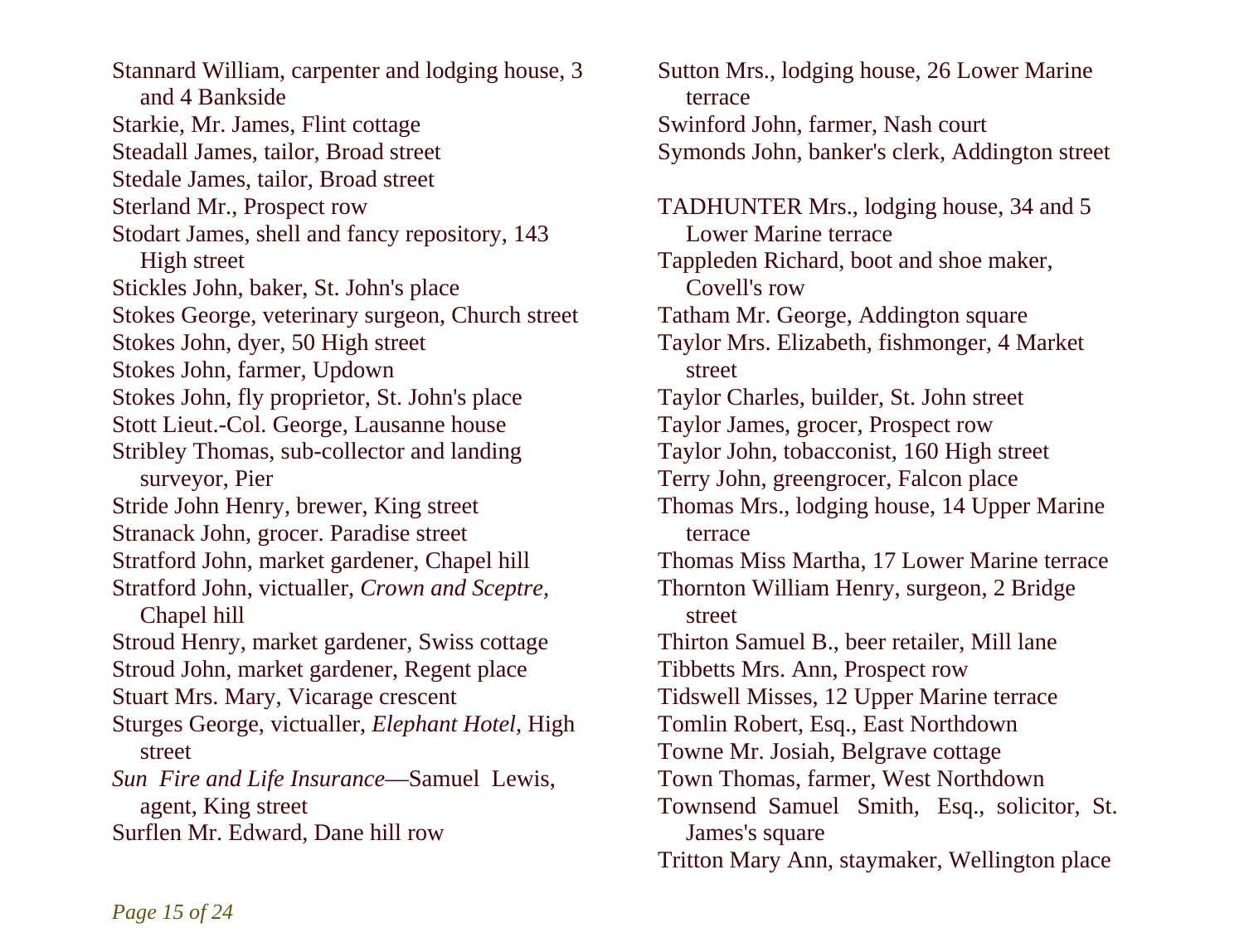Tritton Susannah, staymaker, Prospect place Tring Stephen, butcher, 1 Market place Turner Peter T., academy, 43 High street Twyman Miss Rosina, 10 Upper Grosvenor place

UPSTONE Mrs. Selina, Prospect row

VALDER William H., agent to the *Royal Exchange Fire and Life Assurance,* 15 High street Vallé Mrs., 5 Lower Grosvenor place Vaughan William, marine library, bookseller, and stationer, 158 High street Vaux Mrs. Ann, tobacconist, 35 High street Vincer Henry, fly proprietor, Weekly place

WADDINGTON Joshua, consulting surgeon to the *Royal Sea Bathing Infirmary,* 5 and 6 Upper Marine terrace Wales George, fly proprietor, Paradise place Wales John, bricklayer, Prince's crescent Wales James, dairyman, Caroline place Walker Mrs., 20 Union crescent Walker George F., livery stables, Market street Walton Martha, dancing and drawing academy, Fort crescent Walker George Francis, *Queen's Arms Tavern and Commercial Inn,* Market street, near the Parade

Walton Walter, dancing and drawing academy, Ivy cottage Walton William, greengrocer, King street Wanstall John, boat buuder, Fort Mount Wanstall James, butcher, 133 High street Wanstall Robert, butcher, St. John's street Ward Samuel, victualler, *Ship Inn,* 2 Bankside Warren George, leather cutter, Charlotte place Warrington Mr. Henry, Clifton place Waters Mrs. Martha, grocer, 126 High street Waters Richard, coach maker, Pleasant place Waters Richard, plumber and glazier, Pleasant place Watson Archer, coach maker, Churchfield place Watson Frederick, cabinet maker, Hawley square Watson George, bricklayer, Bellevue place Watson Sarah, straw hat maker, St. James's square Waterhouse John, boot and shoe maker, Prince's street Watt Mrs. lodging house, Edinton house, Paradise place Watts Mrs. Sarah, lodging house, Bridge terrace Webb James, farmer, Rose cottage Webb William, dairyman, Dane Weekly Mr. John, Paradise place Welton Mr. Edward, Dane hill row West U., academy, 6 Church street Westfield Godfrey F., eating house, Bankside Wetherilt Mr. John, Prince's crescent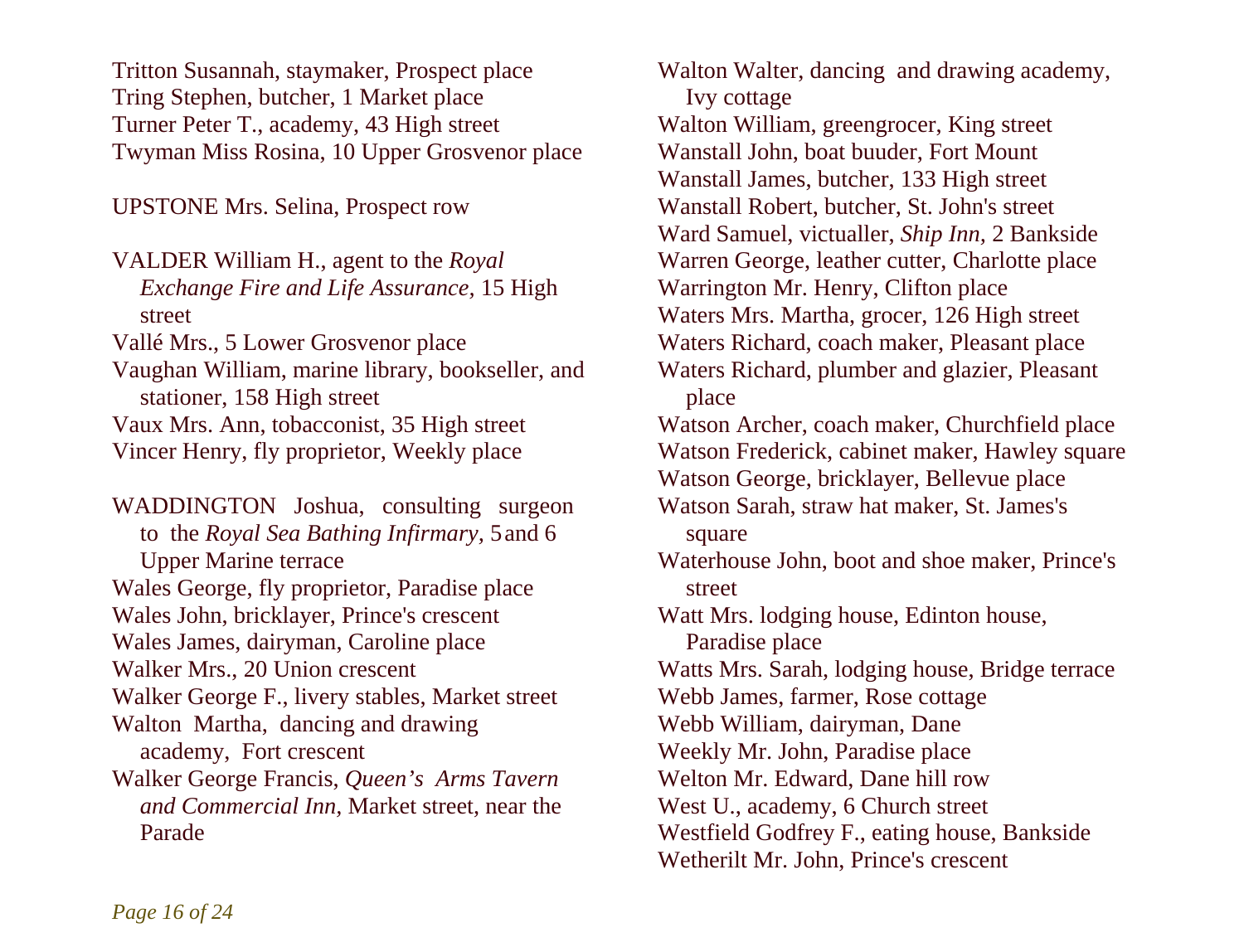Wharton George, plumber and glazier, Hawley street White Alfred, eating house, Bridge street White Mr. Edward, 8 Upper Marine teirace White Edward, boot and shoe maker, 9,10, and 11, High street White John, Esq., 20 Hawley square White Thomas, baker, New Cross street Wickham Thomas, butcher, 6 Market street Wilkerson Thomas, boot and shoe maker, Sion place Wilkinson Richard, victualler, *George,* King street Willett Thomas William, linendraper, 8 and 158 High st. Williams Sarah Ann, lodging house, 4 Lower Marine terrace Willis Mrs. Eleanor, 4 Hawley square Winch Charles, Esq., 9 Marine parade Winch Frederick, tailor and draper, 10 Marine parade Winch James, builder, 15 Market place Winch Francis, builder, 7 Market place Winch Frederick, tailor, Marine parade Winchester George, Esq., Addington villa Winter Miss Mary, 43 Hawley square Wittey Francis Thomas, victualler, *Fort Castle,*  Fort Wood Misses, Cecil street Wood Robert, butcher, Northumberland crescent

Wood Richard, *Warm, Coldy and Shower Baths,*  152 and 153 High street Woodruff Charles, billiard rooms, High street Woodruff Charles Stephen, victualler, *Kent Family Hotel,* Lower Marine terrace; and billiard rooms, High st. Woodruff Charles, watch and clock maker, and agent to the *British Empire and Mutual Life Assurance,* 6 High street Woodward John, builder, Fort Paragon Woodward Leonard, baker and confectioner, 131 High street Woodward Richard, tailor, 15 Broad street Wools John, grocer, Cranbourne alley Wootton Edward, chemist and druggist, 136 High street Wootton Henry, dairyman, Dairy cottage Wootton Henry, registrar and relieving officer, Union crescent Wootton Peter, grocer, 13 Market place Wootton Stephen, corn and coal merchant, agent to the *Norwich Union Life Insurance,* and hoy owner, High street Wootton Thomas, cabinet maker, 42 High street Worger Mr. John, Dane hill row Worthington Miss, academy, Hawley street Wright Misses, Flint house Wright Edward R. H., *York Family Hotel,* Marine parade Wright James, solicitor, 36 Hawley square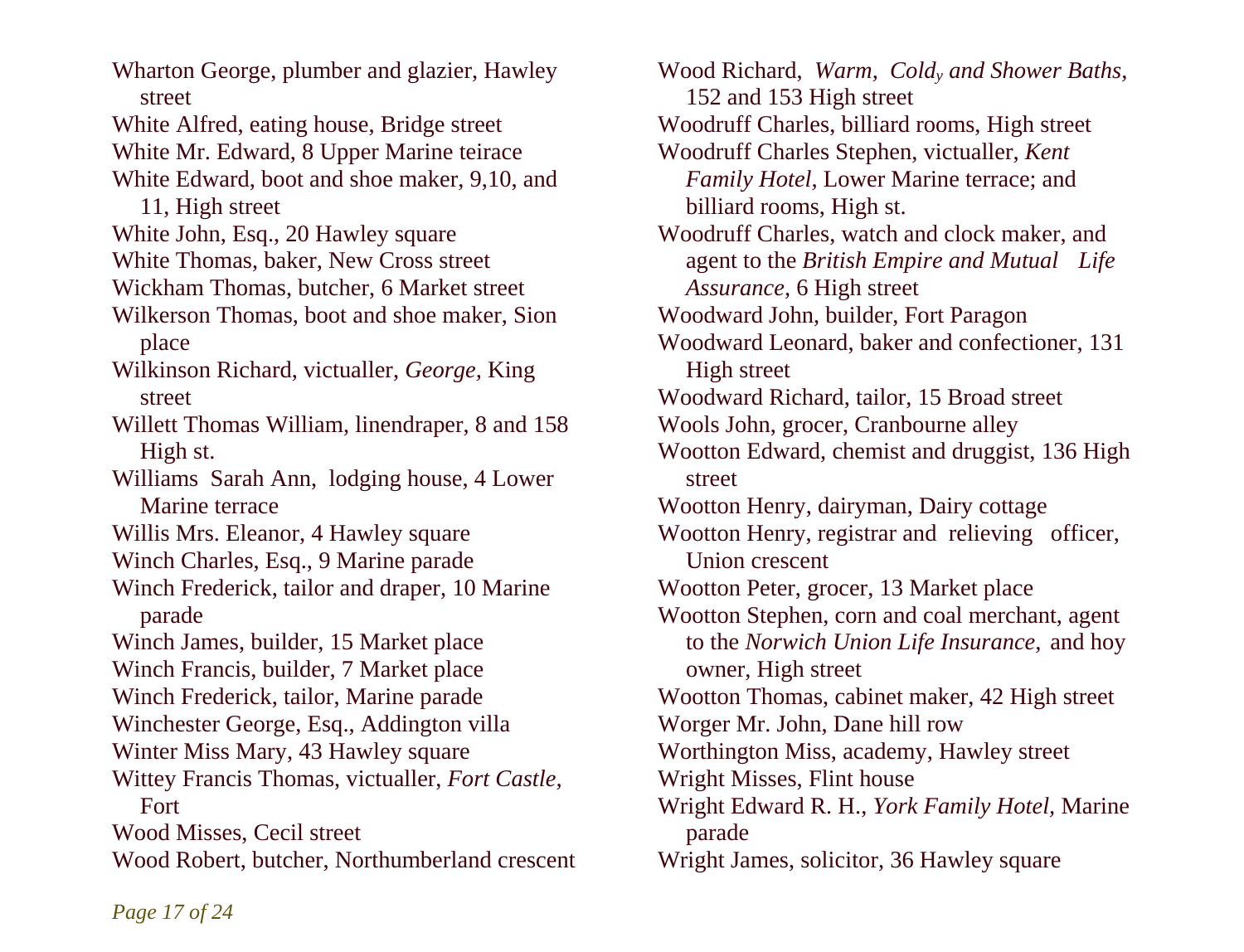YEOMANSON Francis, boot and shoe maker, King street Yeomanson Samuel, greengrocer, Sion place Yeomanson William, boot and shoe maker, 6 Queen street Young Frederick, blacksmith, Garlinge

Young Thomas, dairyman, Garlinge Young William, victualler, *Hope and Anchor,* 71 High st.

ZEZZARD Misses, boarding academy, Fort crescent

## PUBLIC BUILDINGS, CHURCHES, CHAPELS, &c.

THE town of Margate is situate at the north-eastern extremity of Kent, and is one of the healthiest wateringplaces in the United Kingdom, seventy-two miles from London, and contains, according to the census taken in 1841, 10,399 persons, but subject to a fluctuating population of nearly 40,000, visitors from the Metropolis and other places, who resort to this admired seaport during the summer season.

**The Pier.**—There are no records to prove when Margate first had a pier. The present pier was commenced in 1810, and finished in 1815, at a cost of about £100,000. It is 903 feet long, 60 feet wide in the broadest part, and 26 feet in height. In 1812, an act was obtained for incorporating a Joint Stock Company, with a capital of £30,000, a sum calculated to complete its erection, and the whole of the rates levied were vested in the Company. The act also authorised the levying of a toll upon all persons embarking or disembarking to or from London or other places, at the rate of not exceeding two shillings for each person; this has lately been reduced to one shilling in summer, and sixpence in winter; as also a further reduction to twopence on persons proceeding in excursion packets to or from any other port than London.

**The Droit Office** and the **Lighthouse** are much admired for their ornamental appearance. The Promenade is 856 feet long, and 18 feet wide. The price of admittance for each person to the promenade is, during the season, one shilling per month, or one penny per day.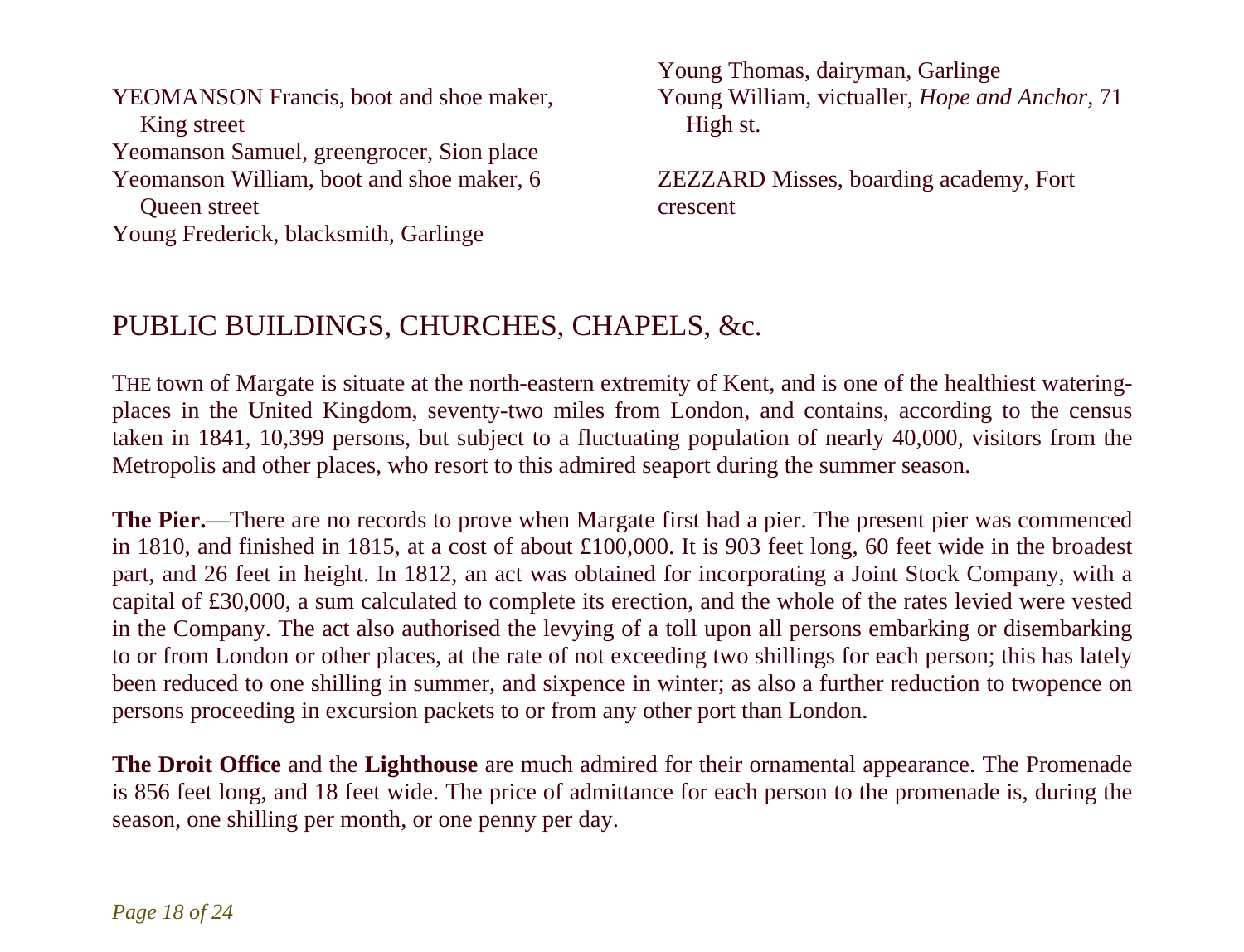**Jarvis's Landing-place.—This extensive wooden projection was erected at the suggestion of the late Dr.** Jarvis, to obviate the difficulty of landing on the rocks at low water, when the steam-vessels could not enter the Pier.

**Steam-vessels** on this station leave, during the season, generally at 9, 10, and 11 o'clock, with an extra boat at 1 o'clock on Sundays. Particulars can be obtained at the Offices, on the Marine Parade.

**The Terminus** of the South Eastern Railway, from London to Margate, is situate between the Lower Marine Terrace and Buenos Ayres.

**Bathing-rooms**—The Bathing-rooms in High street are handsome apartments, on the ground floor, having back communication with the sea, and delightful views of the pier and harbour. The subscription to the Room is 3s. 6d. for the season, which entitles subscribers to read the daily papers and a pianoforte is furnished for their amusement or practice. Persons may be accommodated with sulphur baths, warm baths, shower baths, and baths *en douche.*

**Clifton Baths.**—A very novel and peculiar suite of bathing-rooms has been excavated in the solid chalk, rising in a circular form from the bottom, and surmounted with a dome of large dimensions, constructed by and under the superintendence of J. Boys, Esq.

**St. John's Church** is situate at the southern extremity of the town, about half a mile from the pier, and is dedicated to *St. John the Baptist.* It was built in 1050, and made parochial in 1290. It has lately been repaired and decorated, by private subscription, under the superintendence of the Rev. W. E. Hoskins, the vicar.

**Trinity Church.**—The first stone of this elegant structure was laid Sept. 28, 1825, and the building consecrated June 11, 1829. The exterior of the building is decorated with buttresses, pinnacles, and carved finials, both to the nave and sides. The tower rises to the height of 135 feet from the pavement; and, from the commanding site on which the church is built, is seen at a very considerable distance. The Rev. Samuel Prosser, minister.

*Page 19 of 24*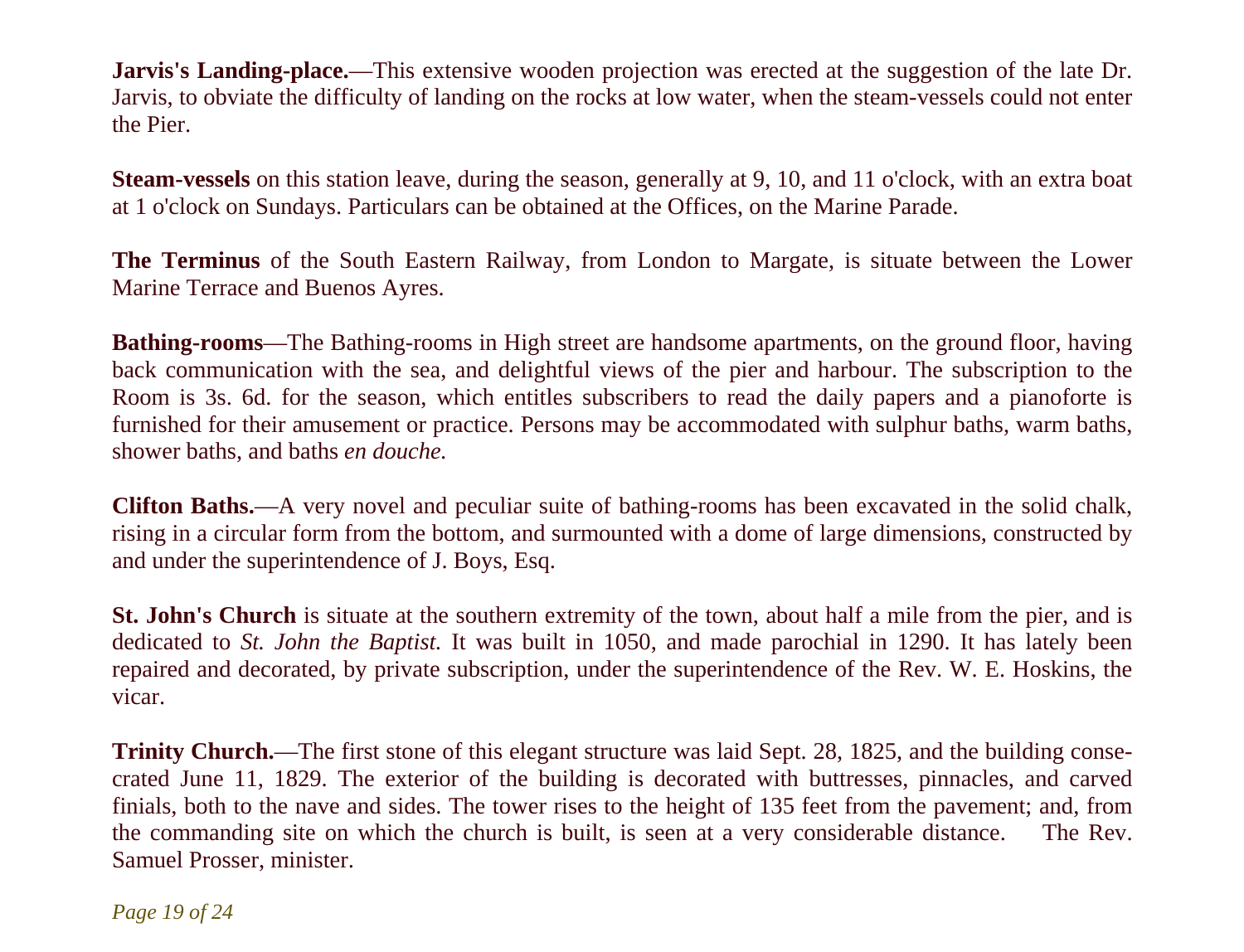### **Chapels.—**

Wesleyan Methodists, Hawley square—Rev. Sherwell, minister. Lady Huntingdon's Chapel—Rev. Caleb Bird, minister. Baptists, Ebenezer Chapel, New Cross street—Rev. Sprigg, minister. Congregational Chapel, Cecil street—Rev. F. Beckley, minister. Calvinist Chapel, Love lane—Rev. R. Woodward, minister Quaker's Chapel, Drapers—on the carriage road leading to St. Peter's. Roman Catholic Chapel, Prince's street—Rev. Thos. Costigan, priest.

## **Banks.—**

Cobb, and Co,, King street, near the Market place. Draw on Barnett, Hoare and Co., Lombard street Savings' Bank, Market plate.

## **Hotels.—**

York, facing the pier—Edward Wright. White Hart, Parade—John Colley. Duke's Head, opposite the Droit-office—Henry Stanley M'Adams. Pier, near Jarvis's landing-place—William Hudson. Fountain, King street—James Barham (see *advertisement).* King's Head, High street—R. C. Osborne. London, Hawley square—Atkinson. Elephant, High street—-George Sturgess. Ship, near the pier—Ward. Hoy, facing the harbour—John Kelsey. Crown and Anchor, Sion place—Thomas Robertson. Kent, Lower Marine terrace—Chas. S. Woodruff. Queen's Arms, Duke street—George Walker.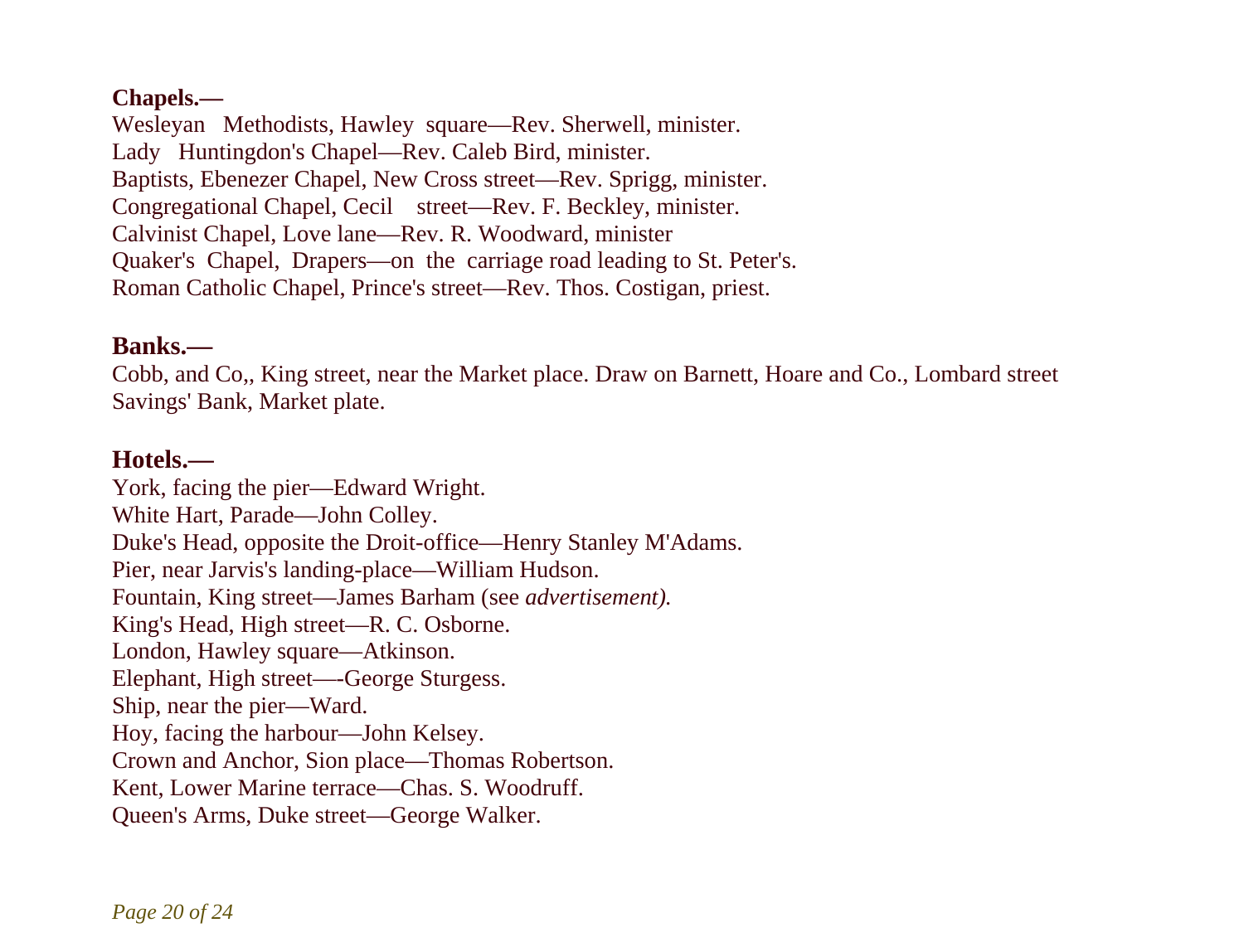**The Market** was built in 1820. It is entered by four Tuscan porticoes, with elliptic arches, closed by iron gates. It is well supplied with meat, poultry, fish, vegetables, and every luxury for the table, at moderate rates.

**The Townhall** is a plain unornamented structure, forming one side of the market. The room is adorned with well-executed portraits of the deputy, F. W. Cobb, Esq.; the late James Taddy, Esq.; Daniel Jarvis, M.D.; and Francis Cobb, Esq.; and a bust of the late gallant Sir Thomas Staines, K.C.B.

**The Gasometer** is a neat and elegant building, situate in the Dane. It is built after a Grecian model, and was erected in 1824, at which period Margate was first lighted with gas.

**The Royal Sea-bathing Infirmary** is situate at Westbrook, a short distance from the town. It is a neat and plain building, of very large dimensions, and is said to have been first projected by the philanthropic Dr. Lettsom. It is under the patronage of her Majesty, and is supported by voluntary contributions. Its object is to extend the advantages of sea-bathing to the poor and necessitous, under the pressure of such diseases as sea-bathing and sea-air are calculated to remove or relieve. There is sufficient accommodation for 210 in-door patients.

### **Academies.—**

Mr. Cuthill's, St. John's College, Prospect place. Mr. Dunbar' s, Dane hill house, near the Windmills. Mr. Lewis's, Churchfield house, Angel place Mr. Mickleburgh's, Thanet house, on the footpath leading from Margate to St. Peter's. Mr. Spooner's, Bellevue house, in the Dane. Mr. Stanley's, Bath house, Sion place. Miss Denne's, Union crescent lodge. Miss Haigh's, Marine house, Upper Marine terrace. Mrs. Marinack's, Union crescent. Miss Slater's, Hawley square. Miss Jezzard's, Fort crescent.

*Page 21 of 24*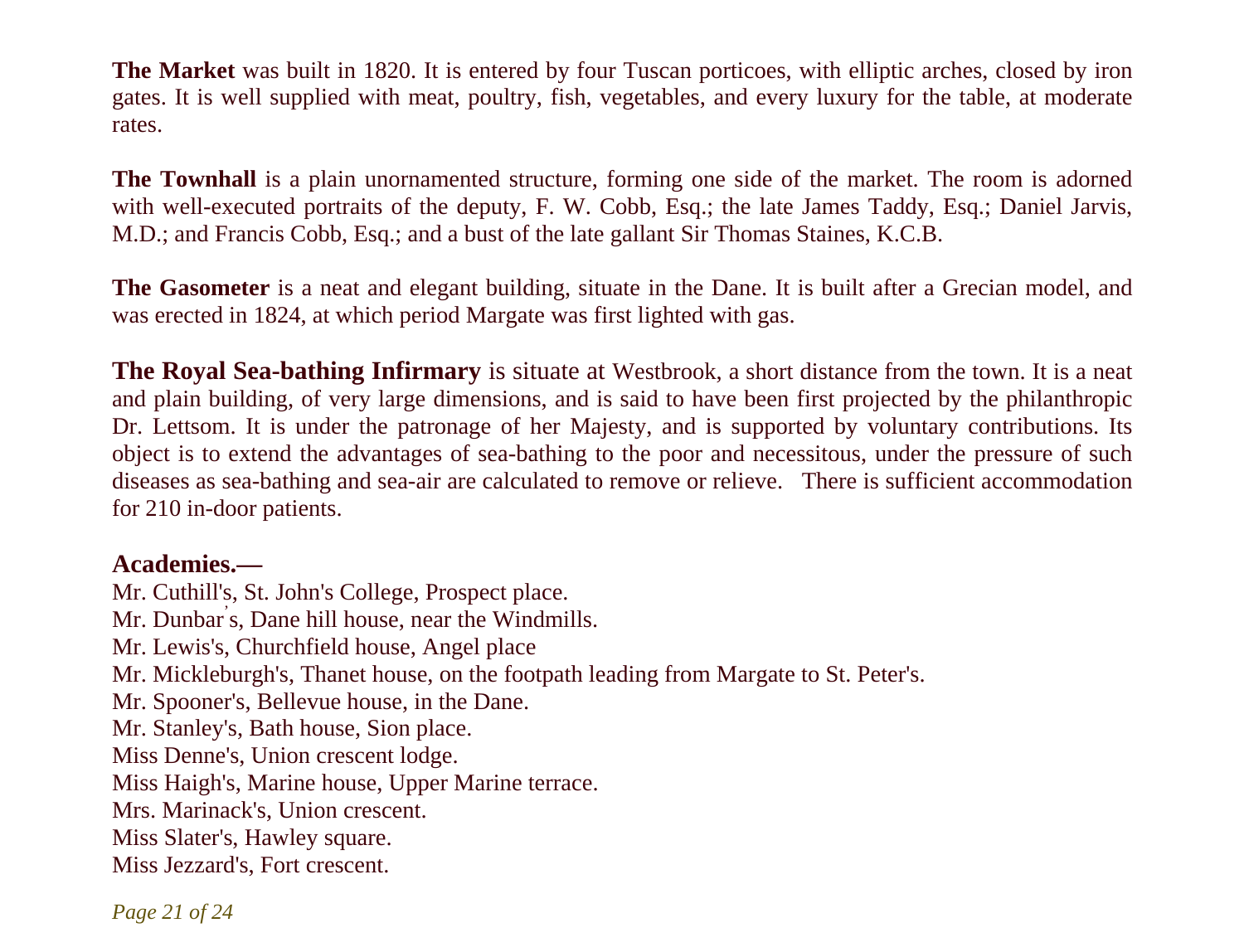Miss Hollingsworth's, Union crescent.

### **Preparatory Schools.—**

Miss West's, Churchfield place. Miss Worthington's, Hawley street. Miss Hart's, Cecil square.

**The Literary and Scientific Institution** is in Hawley square, and was established in the year 1839. Lectures are delivered once a fortnight, during the winter season, on Tuesday evenings, commencing at eight o'clock. A good Reading-room is always open for the accommodation of subscribers, as also a library of reference and circulation. A Museum is attached to the establishment, affording a rational source of instruction and amusement.

**The Theatre** is situate on a gradual slope, leading to the church, at the north-east end of Hawley square. It is a neat but unadorned brick building, after the model of old Covent garden. Its interior is fitted up in a chaste and pleasing style, and the present proprietor spares neither expense nor labour to render its amusements attractive and instructive. This structure was erected, in 1787, at a cost of  $\text{\pounds}4,000$ .

**The Grotto** is situate in the Dane. It is very curiously put out in the chalk, and is prettily and tastefully covered with shells.

**The French Bazaar** is situate at 26 High street, and is elegantly fitted up, brilliantly lighted with gas, beautifully ornamented, and well stocked with china, shawls, muslin, perfumery, jewellery, porcelain, combs, &c, of the most costly description, both English and foreign.

**Boulevard de Paris.**—This unique room you enter by a splendid arch from the High street, affording a delightful and convenient thoroughfare to visitors from the High street to the west comer of Cecil square. This Bazaar is filled with an extensive assortment of British and foreign articles. Here, as in the aforegoing establishment, the cry of <sup>u</sup> Only one wanted" is relieved by music and singing.

*Page 22 of 24*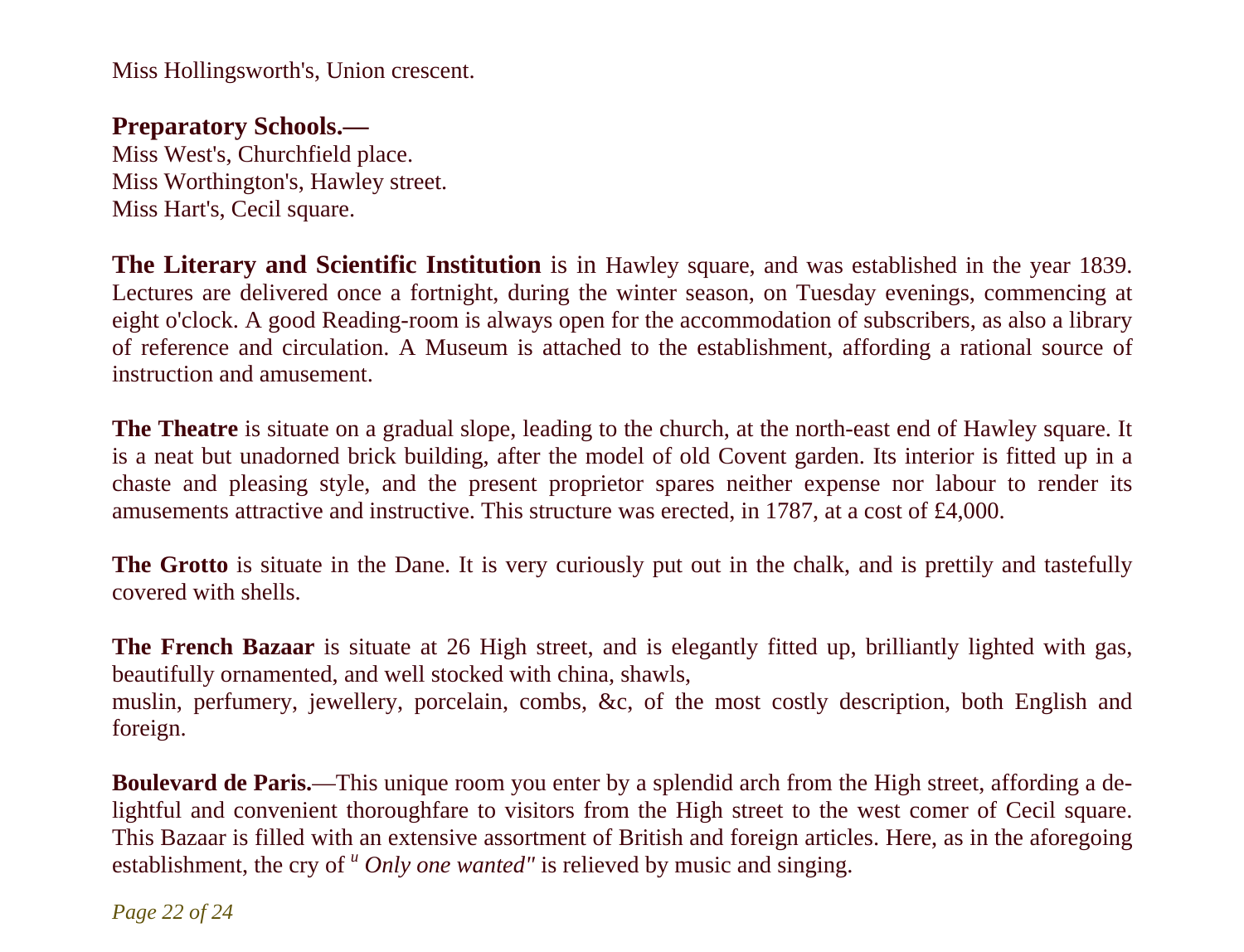**Cobb's Brewhouse**—This brewhouse is very large, and fitted up with every convenience for carrying on the manufacture of our truly national beverage. It is 179 feet long, 43 feet broad, and 75 high from the pavement. This building, which was designed by Mr. W. Teanby, stands on a considerable eminence, and may, therefore, be seen from most parts of the Island, of which it commands an uninterrupted view.

**Libraries.**—Mr. VAUGHAN'S, at the bottom of High street, called the *Marine Library,* is a handsome and convenient building ; consisting of a shop and circular saloon, and contains an excellent collection of books.

Mr. BRASIER'S, 20 High street, opposite the passage leading from the terrace,

- Mr. KEBLE'S, High street,
- Mr. DENNE'S, Queen street, and
- Mr. DIXON'S, High street,

Are well supplied with the usual periodicals, newspapers, novels, as published, stationery, &c, &c.

**Charities**.—Philanthropic Institution, National Schools, Infant School, Lying-in Charity, Ladies' Bible Association, Benevolent Society, District Provident Visiting Society, and a variety of minor Charities,

**Post-Office**.—Frederick Gore, postmaster, Cecil square. *Mem.*—No Branch Offices at present. The letterbox is closed at the undermentioned times, viz.:—

| Time of closing | For which Mail closed.     | Time of Departure |
|-----------------|----------------------------|-------------------|
| 8 45 A.M.       | London day mail            | 90 A.M.           |
| 9 0 P.M.        | Night mail and cross posts | 9 30 P.M.         |

Letters may be sent by mails about to be dispatched within 10 minutes of the time of the departure of mail on payment of a fee of one penny to be added by stamp to the postage and delivered in at the office. Letters from London, &c, per early post arrive at 4, P.M,, and are delivered at about 4 30, P.M.